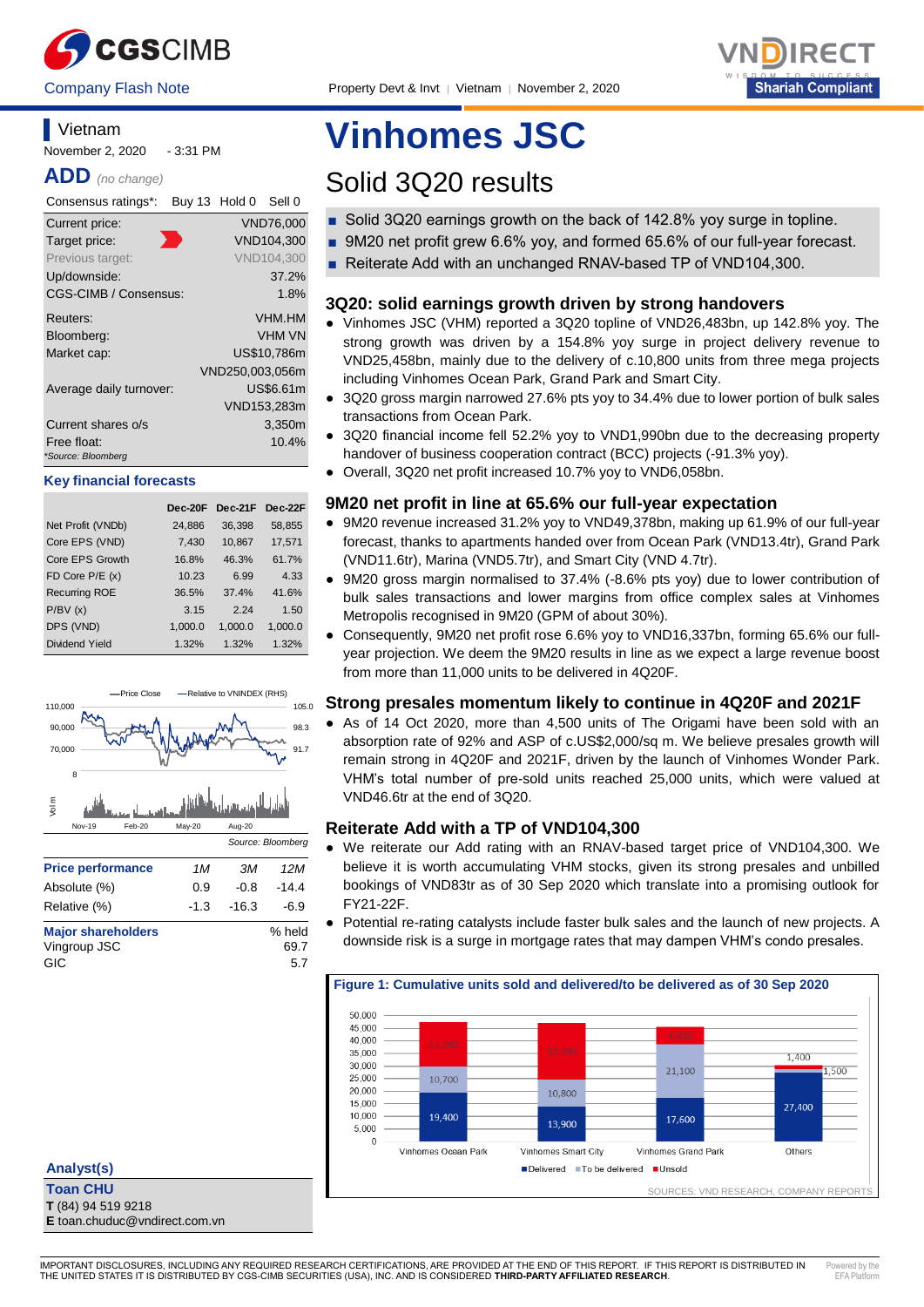

Property Devt & Invt │ Vietnam Vinhomes JSC │ November 2, 2020



#### **Figure 2: Results comparison**

|                        |          |         |              |          |          |             | Our FY20F                   |                                                                      |
|------------------------|----------|---------|--------------|----------|----------|-------------|-----------------------------|----------------------------------------------------------------------|
|                        | 3Q20     | 3Q19    | YoY%         | 9M20     | 9M19     |             | YoY% estimates (%) Comments |                                                                      |
| Net revenue            | 26,483   | 10,906  | 142.8%       | 49,378   | 37,642   | 31.2%       | 61.9%                       |                                                                      |
| Project delivery       | 25,458   | 9,992   | 154.8%       | 46,806   | 34,957   | 33.9%       |                             | Huge number of apartments handed over in 3 Mega<br>Projects in 3Q20. |
| Ocean Park             |          |         |              | 13,400   | 21,800   |             |                             |                                                                      |
| Smart City             |          |         |              | 4,700    | 2,600    |             |                             |                                                                      |
| Green Bay project      |          |         |              |          | 4,400    |             |                             |                                                                      |
| Golden River           |          |         |              |          | 2,300    |             |                             |                                                                      |
| <b>Central Park</b>    |          |         |              | 11,600   |          |             |                             |                                                                      |
| Marina                 |          |         |              | 5,700    |          |             |                             |                                                                      |
| Real estate managemen  | 319      | 279     | 14.4%        | 1,144    | 984      | 16.3%       |                             |                                                                      |
| Leasing                | 293      | 458     | $-35.9%$     | 758      | 1,032    | $-26.5%$    |                             |                                                                      |
| Service                | 254      | 62      | 307.5%       | 354      | 498      | $-28.9%$    |                             |                                                                      |
| Other                  | 157      | 115     | 37.1%        | 317      | 172      | 84.6%       |                             |                                                                      |
| <b>Gross profit</b>    | 9,114.8  | 6,765.6 | 34.7%        | 18,488.4 | 17,341.6 | 6.6%        | 53.8%                       |                                                                      |
|                        |          |         |              |          |          |             |                             | Margin nomarlised due to lower portion of bulk sales                 |
| Gross profit margin    | 34.4%    | 62.0%   | $-27.6%$ pts | 37.4%    | 46.1%    | $-8.6%$ pts |                             | and lower margin from the sale of office complex at                  |
|                        |          |         |              |          |          |             |                             | Vinhomes Metropolis recognised in 9M20.                              |
| Selling expense        | (1, 126) | (364)   | 209.4%       | (1, 925) | (920)    | 109.3%      |                             |                                                                      |
| G&A expense            | (450)    | (281)   | 60.3%        | (1, 535) | (1,095)  | 40.1%       |                             |                                                                      |
| % SG&A to sales        | 6%       | 6%      |              | 7%       | 5%       |             |                             |                                                                      |
| Financial income       | 1,119    | 2,340   | $-52.2%$     | 10,543   | 7,658    | 37.7%       |                             |                                                                      |
|                        |          |         |              |          |          |             |                             | Fewer handed over units compared to that of 9M19.                    |
| <b>BCC</b>             | 143      | 1,638   | $-91.3%$     | 584      | 4,347    | $-86.6%$    |                             | Contributed mainly from Vinhomes Star City and                       |
|                        |          |         |              |          |          |             |                             | Vinhomes The Harmony.                                                |
| Other financial income | 977      | 702     | 39.2%        | 9,959    | 3,311    | 200.8%      |                             | Bulk sales at Vinhomes Grand Park.                                   |
| Financial expense      | (1, 204) | (787)   | 53.0%        | (2, 512) | (1,953)  | 28.6%       |                             |                                                                      |
| Net other income       | 49       | (48)    | $-203.7%$    | (860)    | (18)     | 4760.2%     |                             |                                                                      |
| <b>EBT</b>             | 7,502    | 7,626   | $-1.6%$      | 22,199   | 21,013   | 5.6%        | 64.4%                       |                                                                      |
| Net profit             | 6,058    | 5,470   | 10.7%        | 16,337   | 15,323   | 6.6%        | 65.6%                       |                                                                      |
|                        |          |         |              |          |          |             |                             | SOURCES: VND RESEARCH, COMPANY REPORTS                               |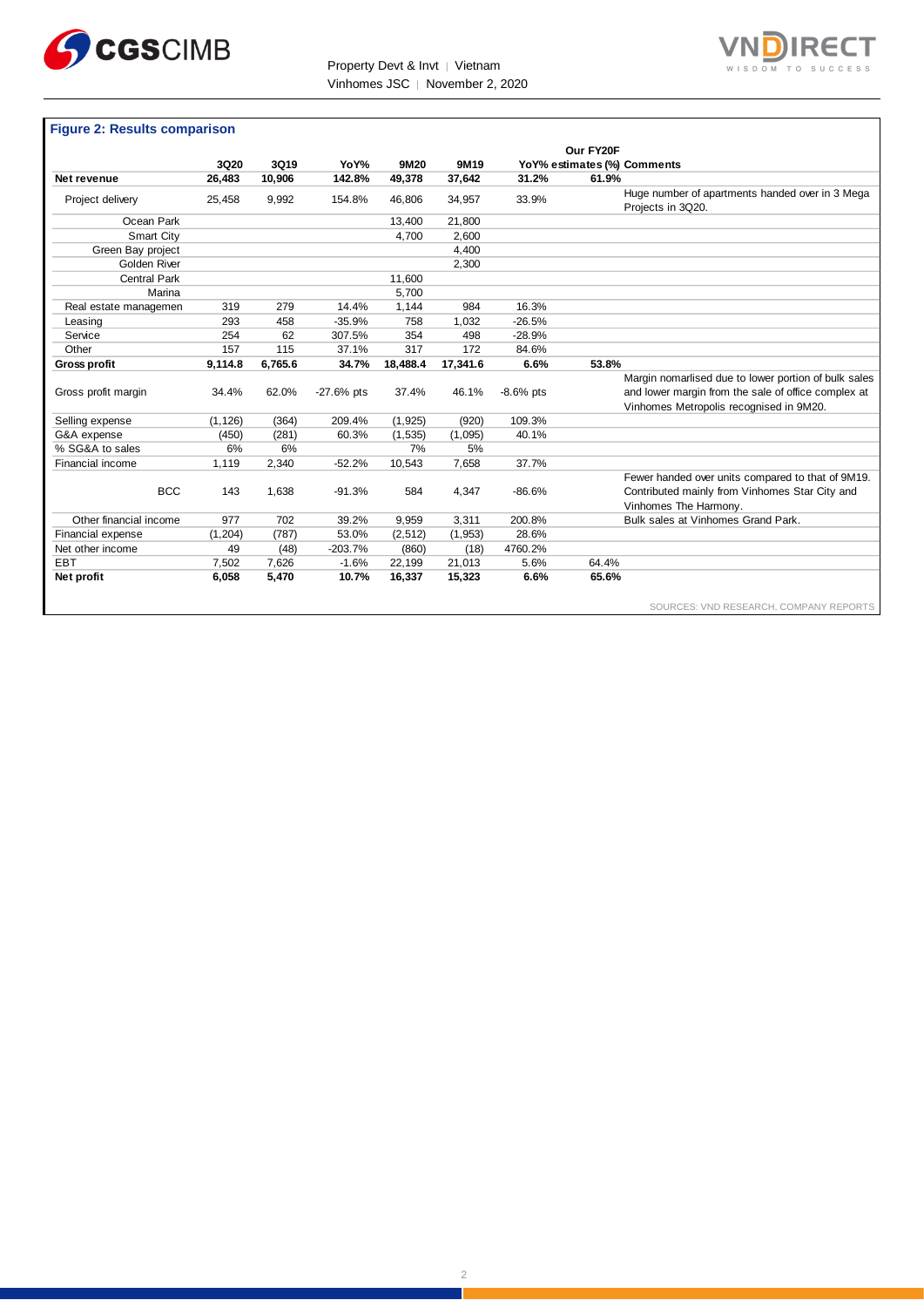



# **Figure 3: Peer comparison**

|                                                                                                                                                      |                  |        |                               |          |               |               |                                                          | P/E(x)<br>P/B(x) |      |     |     |                | Dividend<br>yield (%)             |             |     |                        |
|------------------------------------------------------------------------------------------------------------------------------------------------------|------------------|--------|-------------------------------|----------|---------------|---------------|----------------------------------------------------------|------------------|------|-----|-----|----------------|-----------------------------------|-------------|-----|------------------------|
|                                                                                                                                                      |                  | Share  |                               |          |               | <b>Market</b> | 3-year                                                   |                  |      |     |     | <b>ROE (%)</b> |                                   |             |     | Net                    |
| <b>Company Name</b>                                                                                                                                  | <b>Ticker</b>    | price  | ΤP<br>(local cur) (local cur) | Upside   | Recom.        |               | Cap Fwd EPS<br>(US\$mn) CAGR (%) 2020F 2021F 2020F 2021F |                  |      |     |     | 2020F          | 2021F                             | 2020F 2021F |     | D/E<br>$(\%)$          |
| Vinhomes                                                                                                                                             | VHM VN           | 76,000 | 104,300                       | 37.2%    | <b>ADD</b>    | 10,786        | 33.5                                                     | 9.3              | 8.2  | 2.9 | 2.2 | 38.4           | 31.1                              | 1.3         | 1.3 | 1.6                    |
| Local peer average                                                                                                                                   |                  |        |                               |          |               |               | 16.8                                                     | 12.8             | 10.0 | 1.5 | 1.0 | 11.6           | 14.6                              | 2.2         | 3.0 | 31.4                   |
| Local peer median                                                                                                                                    |                  |        |                               |          |               |               | 16.8                                                     | 13.0             | 8.6  | 1.4 | 1.1 | 13.8           | 14.5                              | 2.2         | 2.6 | 15.1                   |
| Regional peer average                                                                                                                                |                  |        |                               |          |               |               | (12.7)                                                   | 16.6             | 10.4 | 0.8 | 0.8 | 9.5            | 11.0                              | 4.3         | 4.7 | 53.9                   |
| Regional peer median                                                                                                                                 |                  |        |                               |          |               |               | (9.0)                                                    | 11.5             | 9.3  | 0.7 | 0.7 | 6.6            | 7.3                               | 4.1         | 4.7 | 52.0                   |
| Vietnam                                                                                                                                              |                  |        |                               |          |               |               |                                                          |                  |      |     |     |                |                                   |             |     |                        |
| Novaland                                                                                                                                             | <b>NVL VN</b>    | 61,900 | <b>NR</b>                     | N/A      | <b>NR</b>     | 2,632         | N/A                                                      | 16.5             | 17.1 | 2.4 | N/A | 15.3           | 12.7                              | N/A         | N/A | 113.1                  |
| Khang Dien                                                                                                                                           | <b>KDH VN</b>    | 24,300 | 29,100                        | 19.8%    | <b>ADD</b>    | 586           | 9.0                                                      | 12.5             | 10.4 | 1.6 | 1.4 | 12.9           | 14.5                              | 2.0         | 2.0 | $-5.5$                 |
| Dat Xanh                                                                                                                                             | DXG VN           | 11,750 | <b>NR</b>                     | N/A      | <b>NR</b>     | 263           | N/A                                                      | 13.5             | 5.6  | 0.8 | 0.6 | 3.6            | 14.5                              | N/A         | 4.3 | 35.8                   |
| Nam Long                                                                                                                                             | <b>NLG VN</b>    | 27,000 | 36,300                        | 34.4%    | <b>ADD</b>    | 321           | 24.6                                                     | 8.6              | 6.8  | 1.2 | 1.1 | 14.8           | 16.9                              | 2.4         | 2.6 | $-17.7$                |
|                                                                                                                                                      |                  |        |                               |          |               |               |                                                          |                  |      |     |     |                |                                   |             |     |                        |
| China & Hongkong                                                                                                                                     |                  |        |                               |          |               |               |                                                          |                  |      |     |     |                |                                   |             |     |                        |
| China Vanke-A                                                                                                                                        | 000002 CH        | N/A    | 29.7                          | N/A      | <b>HOLD</b>   | 46,664        | 11.8                                                     | 7.2              | 5.9  | 1.4 | 1.2 | 21.1           | 22.2                              | 4.1         | 4.6 | 45.1                   |
| Sun Hung Kai                                                                                                                                         | 16 HK            | 106.3  | 124.0                         | 16.7%    | <b>ADD</b>    | 36,604        | (13.4)                                                   | 10.8             | 9.3  | 0.5 | 0.5 | 4.7            | 5.2                               | 5.0         | 5.2 | 13.6                   |
| China Overseas Land                                                                                                                                  | 688 HK           | 23.9   | 32.0                          | 33.7%    | <b>ADD</b>    | 27,436        | 11.9                                                     | 4.7              | 4.2  | 0.6 | 0.5 | 17.0           | 17.4                              | 6.9         | 7.8 | 32.8                   |
| China Resources Land                                                                                                                                 | 1109 HK          | 31.9   | 40.8                          | 27.9%    | <b>ADD</b>    | 28,922        | 11.9                                                     | 8.0              | 7.0  | 1.0 | 1.0 | 21.8           | 24.2                              | 4.3         | 5.0 | 30.9                   |
| China Evergrande                                                                                                                                     | 3333 HK          | 15.9   | 20.6                          | 30.0%    | <b>ADD</b>    | 26,912        | (14.3)                                                   | 8.7              | 7.5  | 1.1 | 1.0 | 23.6           | 26.2                              | 4.9         | 5.9 | 181.0                  |
| Country Garden                                                                                                                                       | 2007 HK          | 9.7    | 10.1                          | 3.7%     | <b>HOLD</b>   | 27,281        | 8.8                                                      | 4.7              | 3.8  | 1.0 | 0.8 | 32.2           | 34.2                              | 6.9         | 8.5 | 52.0                   |
|                                                                                                                                                      |                  |        |                               |          |               |               |                                                          |                  |      |     |     |                |                                   |             |     |                        |
| Indonesia                                                                                                                                            |                  |        |                               |          |               |               |                                                          |                  |      |     |     |                |                                   |             |     |                        |
| Pakuwon Jati                                                                                                                                         | PWON IJ          | 600    | 700.0                         | 16.7%    | <b>ADD</b>    | 1,364         | 3.1                                                      | 8.5              | 7.2  | 1.2 | 1.1 | 15.1           | 15.9                              | 2.5         | 2.3 | 2.7                    |
| Bumi Serpong Damai                                                                                                                                   | <b>BSDE IJ</b>   | 1,320  | 1,700.0                       | 28.8%    | ADD           | 1,269         | 19.0                                                     | 8.8              | 7.9  | 0.6 | 0.5 | 6.6            | 6.9                               | 1.6         | 1.1 | 9.5                    |
| Ciputra Development                                                                                                                                  | CTRA IJ          | 1,052  | 1,500.0                       | 42.6%    | <b>ADD</b>    | 1,030         | (4.1)                                                    | 14.8             | 14.1 | 1.0 | 0.9 | 6.6            | 6.6                               | 1.0         | 1.0 | 27.8                   |
| Summarecon Agung                                                                                                                                     | SMRA IJ          | 1,145  | 1,500.0                       | 31.0%    | <b>ADD</b>    | 639           | 13.9                                                     | 17.6             | 14.4 | 1.2 | 1.1 | 7.2            | 8.3                               | 1.0         | 1.1 | 77.3                   |
|                                                                                                                                                      |                  |        |                               |          |               |               |                                                          |                  |      |     |     |                |                                   |             |     |                        |
| <b>Malaysia</b>                                                                                                                                      |                  |        |                               |          |               |               |                                                          |                  |      |     |     |                |                                   |             |     |                        |
| <b>KLCCP Stapled</b>                                                                                                                                 | <b>KLCCSS MK</b> | 7.7    | 7.9                           | 3.0%     | <b>HOLD</b>   | 3,287         | 1.4                                                      | 19.2             | 18.2 | 1.1 | 1.2 | 6.6            | 7.3                               | 6.3         | 6.7 | 9.6                    |
| SP Setia                                                                                                                                             | <b>SPSB MK</b>   | 1.3    | 0.9                           | $-30.2%$ | <b>ADD</b>    | 659           | (14.1)                                                   | 17.5             | 7.4  | 0.2 | 0.2 | 1.1            | 2.6                               | 1.1         | 2.7 | 62.3                   |
| Sime Darby Property                                                                                                                                  | <b>SDPR MK</b>   | 0.8    | 0.9                           | 3.9%     | <b>ADD</b>    | 883           | (226.3)                                                  | 20.1             | 11.5 | 0.4 | 0.4 | 2.5            | 4.3                               | 1.5         | 2.6 | 25.7                   |
| Singapore                                                                                                                                            |                  |        |                               |          |               |               |                                                          |                  |      |     |     |                |                                   |             |     |                        |
| CapitaLand                                                                                                                                           | <b>CAPL SP</b>   | 3.3    | 3.4                           | 2.3%     | <b>ADD</b>    | 9,571         | (17.0)                                                   | 18.4             | 10.5 | 0.5 | 0.5 | 4.6            | 5.3                               | 4.7         | 4.7 | 62.9                   |
| Keppel Corp                                                                                                                                          | <b>KEP SP</b>    | 5.7    | 6.5                           | 13.9%    | ADD           | 5,756         | (9.0)                                                    | <b>NA</b>        | 11.2 | 0.7 | 0.7 | (2.2)          | 6.5                               | 2.3         | 4.1 | 83.7                   |
| <b>City Developments</b>                                                                                                                             | CIT SP           | 9.4    | 10.1                          | 7.3%     | <b>ADD</b>    | 4,126         | (10.0)                                                   | 26.1             | 14.2 | 0.5 | 0.4 | 1.7            | 3.3                               | 1.9         | 2.2 | 58.2                   |
| <b>UOL Group</b>                                                                                                                                     | <b>UOL SP</b>    | 7.1    | 7.3                           | 2.7%     | <b>ADD</b>    | 3,777         | (9.7)                                                    | 52.8             | 18.1 | 0.5 | 0.5 | 2.8            | 2.9                               | 2.8         | 2.8 | 29.5                   |
| <b>Frasers Property</b>                                                                                                                              | FPL SP           | 1.7    | 1.7                           | $-0.1%$  | <b>ADD</b>    | 2,290         | (17.2)                                                   | 7.5              | 8.0  | 0.3 | 0.3 | 5.3            | 4.9                               | 5.5         | 5.5 | 85.9                   |
| <b>Ascott Residence</b>                                                                                                                              | <b>ART SP</b>    | 1.3    | 1.0                           | $-17.1%$ | <b>ADD</b>    | 1,873         | (9.2)                                                    | 68.9             | 24.9 | 0.7 | 0.7 | 1.0            | 2.7                               | 3.1         | 4.7 | 54.6                   |
|                                                                                                                                                      |                  |        |                               |          |               |               |                                                          |                  |      |     |     |                |                                   |             |     |                        |
| <b>Thailand</b>                                                                                                                                      |                  |        |                               |          |               |               |                                                          |                  |      |     |     |                |                                   |             |     |                        |
| Land And Houses                                                                                                                                      | LH TB            | 8.8    | 9.0                           | 2.4%     | <b>ADD</b>    | 2,474         | (9.9)                                                    | 12.3             | 10.0 | 1.5 | 1.4 | 11.9           | 14.5                              | 9.0         | 7.8 | 85.1                   |
| <b>WHA Corporation</b>                                                                                                                               | WHA TB           | 4.4    | 3.7                           | $-15.4%$ | <b>ADD</b>    | 1,151         | 2.6                                                      | 14.8             | 10.9 | 1.2 | 1.1 | 8.1            | 10.8                              | 4.1         | 5.5 | 109.7                  |
| Pruksa Holding                                                                                                                                       | PSH TB           | 14.6   | 9.7                           |          | -33.6% REDUCE | 695           | (16.2)                                                   | 6.2              | 6.1  | 0.5 | 0.5 | 7.9            | 7.9                               | 12.4        | 9.3 | 67.0                   |
| Supalai                                                                                                                                              | <b>SPALITB</b>   | 16.7   | 19.3                          | 15.9%    | <b>ADD</b>    | 975           | (5.6)                                                    | 7.4              | 6.4  | 0.8 | 0.8 | 11.2           | 12.3                              | 7.0         | 6.7 | 32.7                   |
| Note: all prices are based on the closing prices on 30 Oct 2020. All estimates for Non-rated (NR) stocks are based on Bloomberg consensus estimates. |                  |        |                               |          |               |               |                                                          |                  |      |     |     |                | SOURCES: VND RESEARCH, BLOOMBERG, |             |     | <b>COMPANY REPORTS</b> |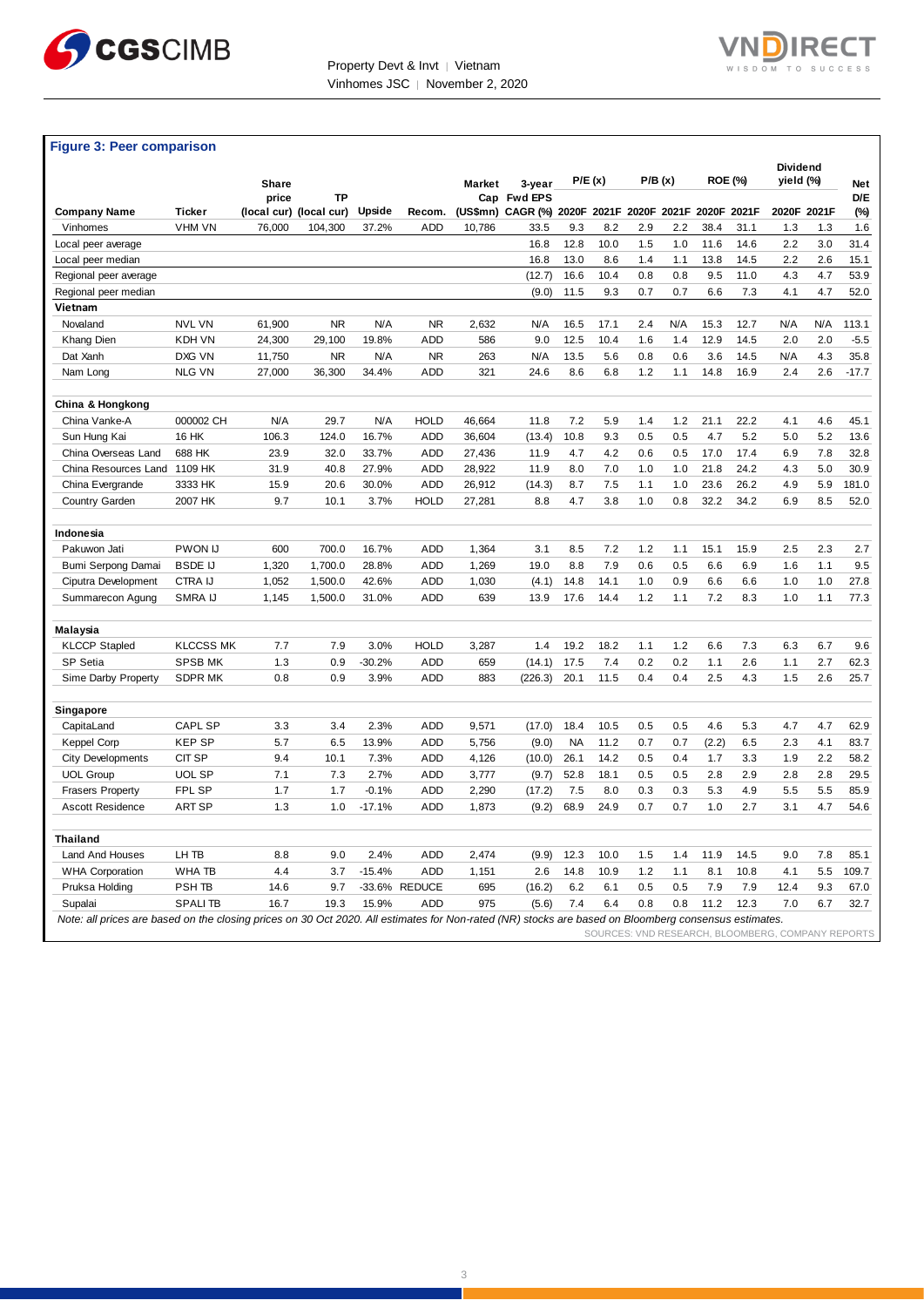



# **BY THE NUMBERS**

| <b>Profit &amp; Loss</b>                  |          |          |           |           |
|-------------------------------------------|----------|----------|-----------|-----------|
| (VNDb)                                    | Dec-19A  | Dec-20E  | Dec-21F   | Dec-22F   |
| <b>Total Net Revenues</b>                 | 51.826   | 79.719   | 128.113   | 191.649   |
| <b>Gross Profit</b>                       | 27,360   | 34,348   | 59.116    | 90.612    |
| <b>Operating EBITDA</b>                   | 23.452   | 27.035   | 47,774    | 76.079    |
| Depreciation And Amortisation             | (341)    | (269)    | (272)     | (683)     |
| <b>Operating EBIT</b>                     | 23,111   | 26,766   | 47,503    | 75,396    |
| Financial Income/(Expense)                | 6.504    | 7.718    | 3.576     | 4.846     |
| Pretax Income/(Loss) from Assoc.          | $\Omega$ | 0        | 0         | 0         |
| Non-Operating Income/(Expense)            | 43       | $\Omega$ | 0         | $\Omega$  |
| Profit Before Tax (pre-EI)                | 29.658   | 34,484   | 51,078    | 80,242    |
| <b>Exceptional Items</b>                  |          |          |           |           |
| <b>Pre-tax Profit</b>                     | 29,658   | 34,484   | 51,078    | 80,242    |
| Taxation                                  | (5, 451) | (6, 897) | (10, 216) | (16, 048) |
| Exceptional Income - post-tax             |          |          |           |           |
| <b>Profit After Tax</b>                   | 24,206   | 27,588   | 40,863    | 64,193    |
| <b>Minority Interests</b>                 | (2,901)  | (2,702)  | (4, 465)  | (5, 339)  |
| Pref. & Special Div                       | 0        | 0        | 0         | 0         |
| FX Gain/(Loss) - post tax                 |          |          |           |           |
| Other Adjustments - post-tax              | $\Omega$ | $\Omega$ | O         | $\Omega$  |
| <b>Net Profit</b>                         | 21,305   | 24,886   | 36,398    | 58,855    |
| <b>Recurring Net Profit</b>               | 21.305   | 24.886   | 36.398    | 58.855    |
| <b>Fully Diluted Recurring Net Profit</b> | 21,305   | 24,886   | 36,398    | 58.855    |

| <b>Cash Flow</b>                   |           |           |           |           |
|------------------------------------|-----------|-----------|-----------|-----------|
| (VNDb)                             | Dec-19A   | Dec-20F   | Dec-21F   | Dec-22F   |
| <b>EBITDA</b>                      | 23,452    | 27,035    | 47,774    | 76,079    |
| Cash Flow from Invt. & Assoc.      | 0         | O         | O         |           |
| Change In Working Capital          | 2,207     | (1,401)   | (11, 194) | (39, 621) |
| Straight Line Adjustment           | 0         | n         | n         |           |
| (Incr)/Decr in Total Provisions    | 341       | 510       | 498       | 867       |
| Other Non-Cash (Income)/Expense    | (244)     | (10, 327) | (6, 235)  | (7, 558)  |
| <b>Other Operating Cashflow</b>    | 4,278     | 10,058    | 5,964     | 6,874     |
| Net Interest (Paid)/Received       | (2,306)   | (2,609)   | (2,660)   | (2, 712)  |
| <b>Tax Paid</b>                    | (6, 188)  | (6, 897)  | (10, 216) | (16, 048) |
| <b>Cashflow From Operations</b>    | 21,540    | 16,368    | 23,931    | 17,881    |
| Capex                              | 0         | O         | O         |           |
| Disposals Of FAs/subsidiaries      | 456       | $\Omega$  | 0         | O         |
| Disposals of Investment Properties | 37,349    | $\Omega$  | O         |           |
| Acq. Of Subsidiaries/investments   | (40, 836) | (20, 165) | (20, 237) | (12, 614) |
| Other Investing Cashflow           | $\Omega$  | o         |           |           |
| Cash Flow From Investing           | (3,032)   | (20, 165) | (20, 237) | (12, 614) |
| Debt Raised/(repaid)               | (5, 555)  | 5,000     | O         |           |
| Proceeds From Issue Of Shares      | (5, 550)  | $\Omega$  | 0         | 0         |
| Shares Repurchased                 | $\Omega$  | $\Omega$  | O         | U         |
| Dividends Paid                     | (3,687)   | (3,350)   | (3, 350)  | (3, 350)  |
| <b>Preferred Dividends</b>         |           |           |           |           |
| Other Financing Cashflow           | 0         | 0         | 0         | 0         |

| (VNDb)                                     | Dec-19A | Dec-20F | Dec-21F  | Dec-22F |
|--------------------------------------------|---------|---------|----------|---------|
| <b>Total Cash And Equivalents</b>          | 7.231   | 5.086   | 5.430    | 7.349   |
| Properties Under Development               | 60.075  | 99,674  | 129.288  | 153.347 |
| <b>Total Debtors</b>                       | 53.875  | 31.696  | 44.964   | 56.895  |
| Inventories                                |         |         |          |         |
| <b>Total Other Current Assets</b>          | 12.640  | 10.215  | 14.053   | 13.019  |
| <b>Total Current Assets</b>                | 133,822 | 146,671 | 193,735  | 230,610 |
| <b>Fixed Assets</b>                        | 216     | 323     | 297      | 270     |
| <b>Total Investments</b>                   | 35.565  | 96.075  | 122,391  | 141,995 |
| Intangible Assets                          | 1.020   | 868     | 779      | 690     |
| <b>Total Other Non-Current Assets</b>      | 26.547  | 3.796   | 5.532    | 7.761   |
| <b>Total Non-current Assets</b>            | 63.348  | 101.062 | 128.999  | 150.716 |
| Short-term Debt                            | 18.162  | 8.209   | 8.209    | 9.683   |
| Current Portion of Long-Term Debt          | O       | O       | $\Omega$ | o       |
| <b>Total Creditors</b>                     | 5.875   | 3.353   | 5.099    | 7.466   |
| <b>Other Current Liabilities</b>           | 97.016  | 109.073 | 144.576  | 139,694 |
| <b>Total Current Liabilities</b>           | 121.053 | 120.635 | 157.884  | 156.844 |
| Total Long-term Debt                       | 8.343   | 32.700  | 32,700   | 31,225  |
| Hybrid Debt - Debt Component               | O       | O       | $\Omega$ | 0       |
| <b>Total Other Non-Current Liabilities</b> | 3.018   | 3.836   | 4.075    | 4.337   |
| <b>Total Non-current Liabilities</b>       | 11,361  | 36,536  | 36,774   | 35,562  |
| <b>Total Provisions</b>                    | 0       | 0       | $\Omega$ | o       |
| <b>Total Liabilities</b>                   | 132.414 | 157.171 | 194.658  | 192,406 |
| <b>Shareholders' Equity</b>                | 55,597  | 80.804  | 113,852  | 169,358 |
| <b>Minority Interests</b>                  | 9.159   | 9.758   | 14.223   | 19.562  |
| <b>Total Equity</b>                        | 64,756  | 90.562  | 128.076  | 188.920 |
|                                            |         |         |          |         |

#### **Key Ratios**

**Balance Sheet** 

|                                  | Dec-19A   | Dec-20F  | Dec-21F   | Dec-22F   |
|----------------------------------|-----------|----------|-----------|-----------|
| Revenue Growth                   | 34%       | 54%      | 61%       | 50%       |
| Operating EBITDA Growth          | 198%      | 15%      | 77%       | 59%       |
| Operating EBITDA Margin          | 45.3%     | 33.9%    | 37.3%     | 39.7%     |
| Net Cash Per Share (VND)         | (5.754)   | (10.695) | (10, 592) | (10, 019) |
| BVPS (VND)                       | 16.599    | 24.124   | 33.991    | 50.562    |
| Gross Interest Cover             | 10.02     | 10.26    | 17.86     | 27.80     |
| Effective Tax Rate               | 18.4%     | 20.0%    | 20.0%     | 20.0%     |
| Net Dividend Payout Ratio        | <b>NA</b> | 13.5%    | 9.2%      | 5.7%      |
| <b>Accounts Receivables Days</b> | 342.4     | 196.4    | 109.2     | 97.0      |
| <b>Inventory Days</b>            | 0.86      | 0.00     | 0.00      | 0.00      |
| <b>Accounts Payables Days</b>    | 62.50     | 37.22    | 22.35     | 22.70     |
| <b>ROIC (%)</b>                  | 34%       | 42%      | 111%      | 133%      |
| ROCE (%)                         | 37.5%     | 33.3%    | 35.8%     | 41.6%     |
| Return On Average Assets         | 12.0%     | 9.6%     | 13.3%     | 17.1%     |

#### **Key Drivers**

|                                      | Dec-19A   | Dec-20F   | Dec-21F   | Dec-22F   |
|--------------------------------------|-----------|-----------|-----------|-----------|
| Unbooked Presales (m) (VND)          | 101.829.7 | 142.755.5 | 197.273.0 | 176.382.7 |
| Unbooked Presales (area: m sm)       | N/A       | N/A       | N/A       | N/A       |
| Unbooked Presales (units)            | N/A       | N/A       | N/A       | N/A       |
| Unsold attrib. landbank (area: m sm) | N/A       | N/A       | N/A       | N/A       |
| Gross Margins (%)                    | 52.8%     | 43.1%     | 46.1%     | 47.3%     |
| Contracted Sales ASP (per Sm) (VND)  | N/A       | N/A       | N/A       | N/A       |
| Residential EBIT Margin (%)          | N/A       | N/A       | N/A       | N/A       |
| Investment rev / total rev (%)       | N/A       | N/A       | N/A       | N/A       |
| Residential rev / total rev (%)      | 95.4%     | 96.3%     | 96.9%     | 93.7%     |
| Invt. properties rental margin (%)   | N/A       | N/A       | N/A       | N/A       |
| SG&A / Sales Ratio (%)               | $-8.2%$   | $-9.5%$   | $-9.1%$   | $-7.9%$   |

SOURCES: VND RESEARCH, COMPANY REPORTS

| Cash Flow From Financing |                        |                                                                            | (14, 792)<br>1,650 | (3, 350) | (3, 350) |
|--------------------------|------------------------|----------------------------------------------------------------------------|--------------------|----------|----------|
|                          | 12-mth Fwd FD $P/E(x)$ |                                                                            |                    |          |          |
| 21.1                     |                        |                                                                            |                    |          |          |
| 19.1                     |                        |                                                                            |                    |          |          |
| 17.1                     |                        |                                                                            |                    |          |          |
| 15.1                     |                        |                                                                            |                    |          |          |
| 13.1                     |                        |                                                                            |                    |          |          |
| 11.1                     |                        |                                                                            |                    |          |          |
| 9.1                      |                        |                                                                            |                    |          |          |
| 7.1                      |                        |                                                                            |                    |          |          |
| 5.1                      |                        |                                                                            |                    |          |          |
| 3.1                      |                        |                                                                            |                    |          |          |
| 1.1<br>Jan-16A           | Jan-17A                | Jan-18F                                                                    | Jan-19F            | Jan-20F  |          |
|                          |                        | Dat Xanh Real Estate Services and Construction<br>Khang Dien House T&I JSC |                    |          |          |
|                          |                        | Nam Long Investment Corp                                                   |                    |          |          |

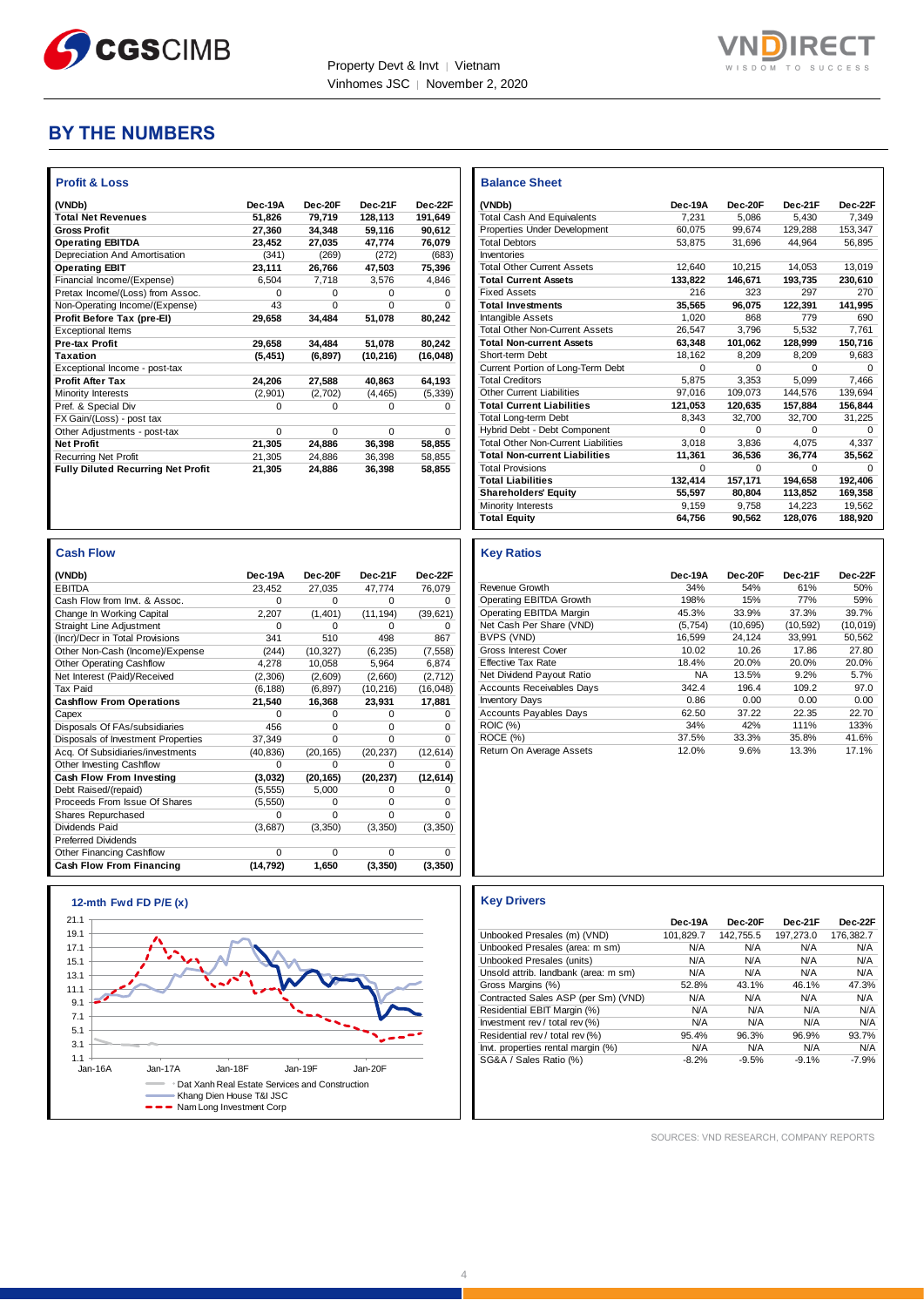



#### **DISCLAIMER**

The content of this report (including the views and opinions expressed therein, and the information comprised therein) has been prepared by and belongs to VNDIRECT Securities Corporation, and is distributed by CGS-CIMB pursuant to an arrangement between VNDIRECT Securities Corporation and CGS-CIMB. VNDIRECT Securities Corporation is not an affiliate of CGS-CIMB.

This report is not directed to, or intended for distribution to or use by, any person or entity who is a citizen or resident of or located in any locality, state, country or other jurisdiction where such distribution, publication, availability or use would be contrary to law or regulation.

By accepting this report, the recipient hereof represents and warrants that he is entitled to receive such report in accordance with the restrictions set forth below and agrees to be bound by the limitations contained herein (including the "Restrictions on Distributions" set out below). Any failure to comply with these limitations may constitute a violation of law. This publication is being supplied to you strictly on the basis that it will remain confidential. No part of this report may be (i) copied, photocopied, duplicated, stored or reproduced in any form by any means or (ii) redistributed or passed on, directly or indirectly, to any other person in whole or in part, for any purpose without the prior written consent of CGS-CIMB.

The information contained in this research report is prepared from data believed to be correct and reliable at the time of issue of this report.

VNDIRECT Securities Corporation may or may not issue regular reports on the subject matter of this report at any frequency and may cease to do so or change the periodicity of reports at any time. Neither VNDIRECT Securities Corporation nor CGS-CIMB is under any obligation to update this report in the event of a material change to the information contained in this report. Neither VNDIRECT Securities Corporation nor CGS-CIMB has any and will accept any, obligation to (i) check or ensure that the contents of this report remain current, reliable or relevant, (ii) ensure that the content of this report constitutes all the information a prospective investor may require, (iii) ensure the adequacy, accuracy, completeness, reliability or fairness of any views, opinions and information, and accordingly, VNDIRECT Securities Corporation, CGS-CIMB and their respective affiliates and related persons including China Galaxy International Financial Holdings Limited ("CGIFHL") and CIMB Group Sdn. Bhd. ("CIMBG") and their respective related corporations (and their respective directors, associates, connected persons and/or employees) shall not be liable in any manner whatsoever for any consequences (including but not limited to any direct, indirect or consequential losses, loss of profits and damages) of any reliance thereon or usage thereof. In particular, VNDIRECT Securities Corporation and CGS-CIMB disclaim all responsibility and liability for the views and opinions set out in this report.

Unless otherwise specified, this report is based upon reasonable sources. Such sources will, unless otherwise specified, for market data, be market data and prices available from the main stock exchange or market where the relevant security is listed, or, where appropriate, any other market. Information on the accounts and business of company(ies) will generally be based on published statements of the company(ies), information disseminated by regulatory information services, other publicly available information and information resulting from our research. Whilst every effort is made to ensure that statements of facts made in this report are accurate, all estimates, projections, forecasts, expressions of opinion and other subjective judgments contained in this report are based on assumptions considered to be reasonable as of the date of the document in which they are contained and must not be construed as a representation that the matters referred to therein will occur. Past performance is not a reliable indicator of future performance. The value of investments may go down as well as up and those investing may, depending on the investments in question, lose more than the initial investment. No report shall constitute an offer or an invitation by or on behalf of CGS-CIMB or VNDIRECT Securities Corporation, or their respective affiliates (including CGIFHL, CIMBG and their respective related corporations) to any person to buy or sell any investments.

CGS-CIMB and/or VNDIRECT Securities Corporation and/or their respective affiliates and related corporations (including CGIFHL, CIMBG and their respective related corporations), their respective directors, associates, connected parties and/or employees may own or have positions in securities of the company(ies) covered in this research report or any securities related thereto and may from time to time add to or dispose of, or may be materially interested in, any such securities. Further, CGS-CIMB and/or VNDIRECT Securities Corporation, and/or their respective affiliates and their respective related corporations (including CGIFHL, CIMBG and their respective related corporations) do and seek to do business with the company(ies) covered in this research report and may from time to time act as market maker or have assumed an underwriting commitment in securities of such company(ies), may sell them to or buy them from customers on a principal basis and may also perform or seek to perform significant investment banking, advisory, underwriting or placement services for or relating to such company(ies) as well as solicit such investment, advisory or other services from any entity mentioned in this report.

CGS-CIMBand/or VNDIRECT Securities Corporation and/or their respective affiliates (including CGIFHL, CIMBG and their respective related corporations) may enter into an agreement with the company(ies) covered in this report relating to the production of research reports. CGS-CIMB and/or VNDIRECT Securities Corporation may disclose the contents of this report to the company(ies) covered by it and may have amended the contents of this report following such disclosure.

The analyst responsible for the production of this report hereby certifies that the views expressed herein accurately and exclusively reflect his or her personal views and opinions about any and all of the issuers or securities analysed in this report and were prepared independently and autonomously. No part of the compensation of the analyst(s) was, is, or will be directly or indirectly related to the inclusion of specific recommendations(s) or view(s) in this report. The analyst(s) who prepared this research report is prohibited from receiving any compensation, incentive or bonus based on specific investment banking transactions or for providing a specific recommendation for, or view of, a particular company. Information barriers and other arrangements may be established where necessary to prevent conflicts of interests arising. However, the analyst(s) may receive compensation that is based on his/their coverage of company(ies) in the performance of his/their duties or the performance of his/their recommendations and the research personnel involved in the preparation of this report may also participate in the solicitation of the businesses as described above. In reviewing this research report, an investor should be aware that any or all of the foregoing, among other things, may give rise to real or potential conflicts of interest. Additional information is, subject to the duties of confidentiality, available on request.

The term "VNDIRECT Securities Corporation" shall, unless the context otherwise requires, mean VNDIRECT Securities Corporation and its affiliates, subsidiaries and related companies. The term "CGS-CIMB" shall denote, where appropriate, the relevant entity distributing or disseminating the report in the particular jurisdiction referenced below, or, in every other case except as otherwise stated herein, CGS-CIMB Securities International Pte. Ltd. and its affiliates, subsidiaries and related corporations.

5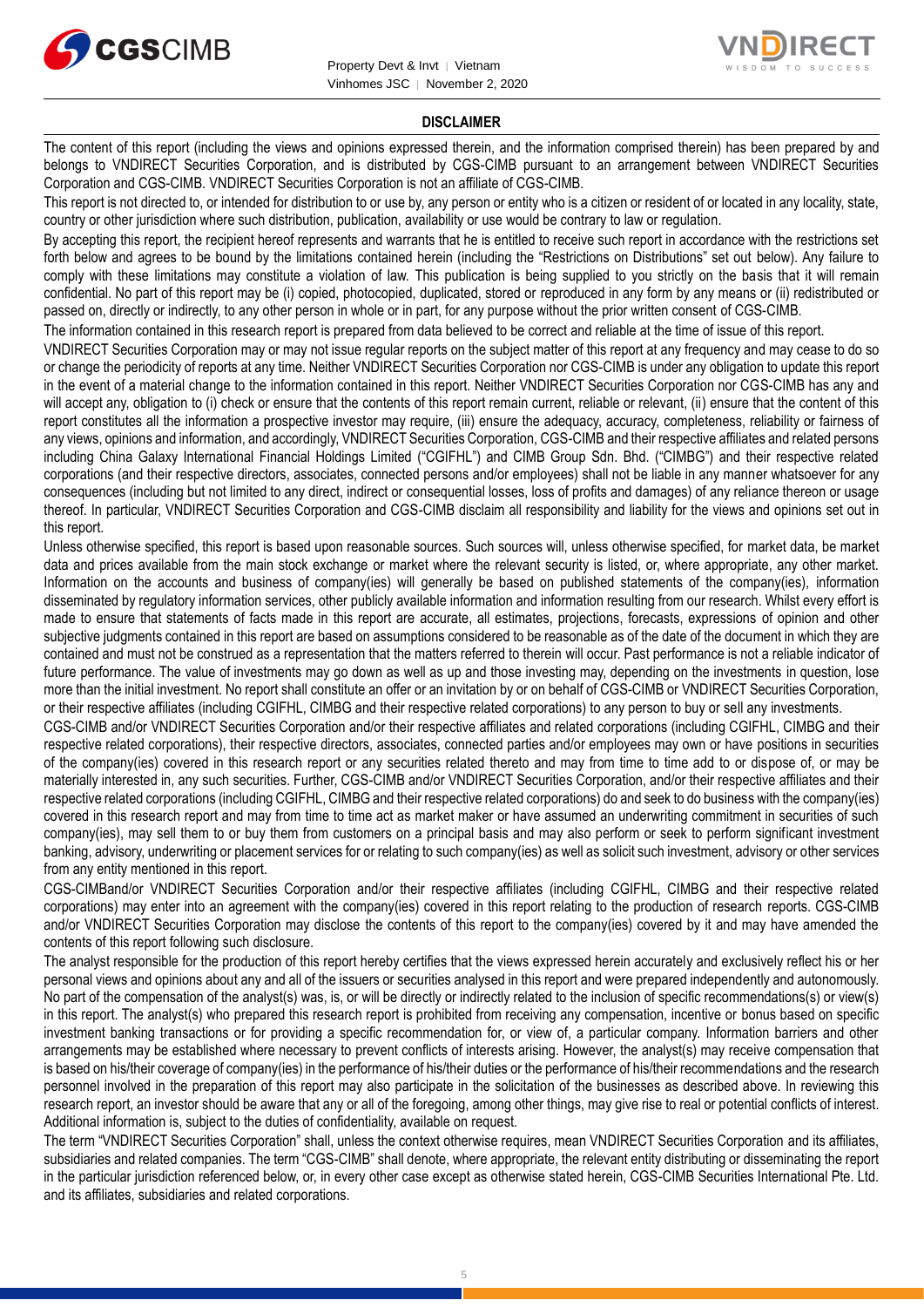



#### **CGS-CIMB**

| Country     | <b>CGS-CIMB Entity</b>                                                            | <b>Regulated by</b>                                             |
|-------------|-----------------------------------------------------------------------------------|-----------------------------------------------------------------|
| Hong Kong   | CGS-CIMB Securities (Hong Kong) Limited                                           | Securities and Futures Commission Hong Kong                     |
| India       | CGS-CIMB Securities (India) Private Limited                                       | Securities and Exchange Board of India (SEBI)                   |
| Indonesia   | PT CGS-CIMB Sekuritas Indonesia                                                   | Financial Services Authority of Indonesia                       |
| Malaysia    | CGS-CIMB Securities Sdn. Bhd. (formerly known<br>as Jupiter Securities Sdn. Bhd.) | Securities Commission Malaysia                                  |
| Singapore   | CGS-CIMB Research Pte. Ltd.                                                       | Monetary Authority of Singapore                                 |
| South Korea | CGS-CIMB Securities (Hong Kong) Limited,<br>Korea Branch                          | Financial Services Commission and Financial Supervisory Service |
| Thailand    | CGS-CIMB Securities (Thailand) Co. Ltd.                                           | Securities and Exchange Commission Thailand                     |

(i) As of October 31, 2020 VNDIRECT Securities Corporation has a proprietary position in the securities (which may include but not be limited to shares, warrants, call warrants and/or any other derivatives) in the following company or companies covered or recommended in this report:  $(a)$  -

(ii) As of November 2, 2020, the analyst(s) who prepared this report, and the associate(s), has / have an interest in the securities (which may include but not be limited to shares, warrants, call warrants and/or any other derivatives) in the following company or companies covered or recommended in this report:

(a) -

This report does not purport to contain all the information that a prospective investor may require. CGS-CIMB, VNDIRECT Securities Corporation and their respective affiliates (including CGIFHL, CIMBG and their related corporations) do not make any guarantee, representation or warranty, express or implied, as to the adequacy, accuracy, completeness, reliability or fairness of any such information and opinion contained in this report. None of CGS-CIMB, VNDIRECT Securities Corporation and their respective affiliates and related persons (including CGIFHL, CIMBG and their related corporations) shall be liable in any manner whatsoever for any consequences (including but not limited to any direct, indirect or consequential losses, loss of profits and damages) of any reliance thereon or usage thereof.

This report is general in nature and has been prepared for information purposes only. It is intended for circulation amongst CGS-CIMB's and its affiliates' (including CGIFHL's, CIMBG's and their respective related corporations') clients generally and does not have regard to the specific investment objectives, financial situation and the particular needs of any specific person who may receive this report. The information and opinions in this report are not and should not be construed or considered as an offer, recommendation or solicitation to buy or sell the subject securities, related investments or other financial instruments or any derivative instrument, or any rights pertaining thereto.

Investors are advised to make their own independent evaluation of the information contained in this research report, consider their own individual investment objectives, financial situation and particular needs and consult their own professional and financial advisers as to the legal, business, financial, tax and other aspects before participating in any transaction in respect of the securities of company(ies) covered in this research report. The securities of such company(ies) may not be eligible for sale in all jurisdictions or to all categories of investors.

#### Restrictions on Distributions

**Australia:** Despite anything in this report to the contrary, this research is issued by VNDIRECT Securities Corporation and provided in Australia by CGS-CIMB Securities (Singapore) Pte. Ltd. and CGS-CIMB Securities (Hong Kong) Limited. This research is only available in Australia to persons who are "wholesale clients" (within the meaning of the Corporations Act 2001 (Cth) and is supplied solely for the use of such wholesale clients and shall not be distributed or passed on to any other person. You represent and warrant that if you are in Australia, you are a "wholesale client". This research is of a general nature only and has been prepared without taking into account the objectives, financial situation or needs of the individual recipient. CGS-CIMB Securities (Singapore) Pte. Ltd. and CGS-CIMB Securities (Hong Kong) Limited do not hold, and are not required to hold an Australian financial services license. CGS-CIMB Securities (Singapore) Pte. Ltd. and CGS-CIMB Securities (Hong Kong) Limited rely on "passporting" exemptions for entities appropriately licensed by the Monetary Authority of Singapore (under ASIC Class Order 03/1102) and the Securities and Futures Commission in Hong Kong (under ASIC Class Order 03/1103).

**Canada:** This research report has not been prepared in accordance with the disclosure requirements of Dealer Member Rule 3400 – Research Restrictions and Disclosure Requirements of the Investment Industry Regulatory Organization of Canada. For any research report distributed by CIBC, further disclosures related to CIBC conflicts of interest can be found at https://researchcentral.cibcwm.com.

**China:** For the purpose of this report, the People's Republic of China ("PRC") does not include the Hong Kong Special Administrative Region, the Macau Special Administrative Region or Taiwan. The distributor of this report has not been approved or licensed by the China Securities Regulatory Commission or any other relevant regulatory authority or governmental agency in the PRC. This report contains only marketing information. The distribution of this report is not an offer to buy or sell to any person within or outside PRC or a solicitation to any person within or outside of PRC to buy or sell any instruments described herein. This report is being issued outside the PRC to a limited number of institutional investors and may not be provided to any person other than the original recipient and may not be reproduced or used for any other purpose.

**France:** Only qualified investors within the meaning of French law shall have access to this report. This report shall not be considered as an offer to subscribe to, or used in connection with, any offer for subscription or sale or marketing or direct or indirect distribution of financial instruments and it is not intended as a solicitation for the purchase of any financial instrument.

**Germany:** This report is only directed at persons who are professional investors as defined in sec 31a(2) of the German Securities Trading Act (WpHG). This publication constitutes research of a non-binding nature on the market situation and the investment instruments cited here at the time of the publication of the information.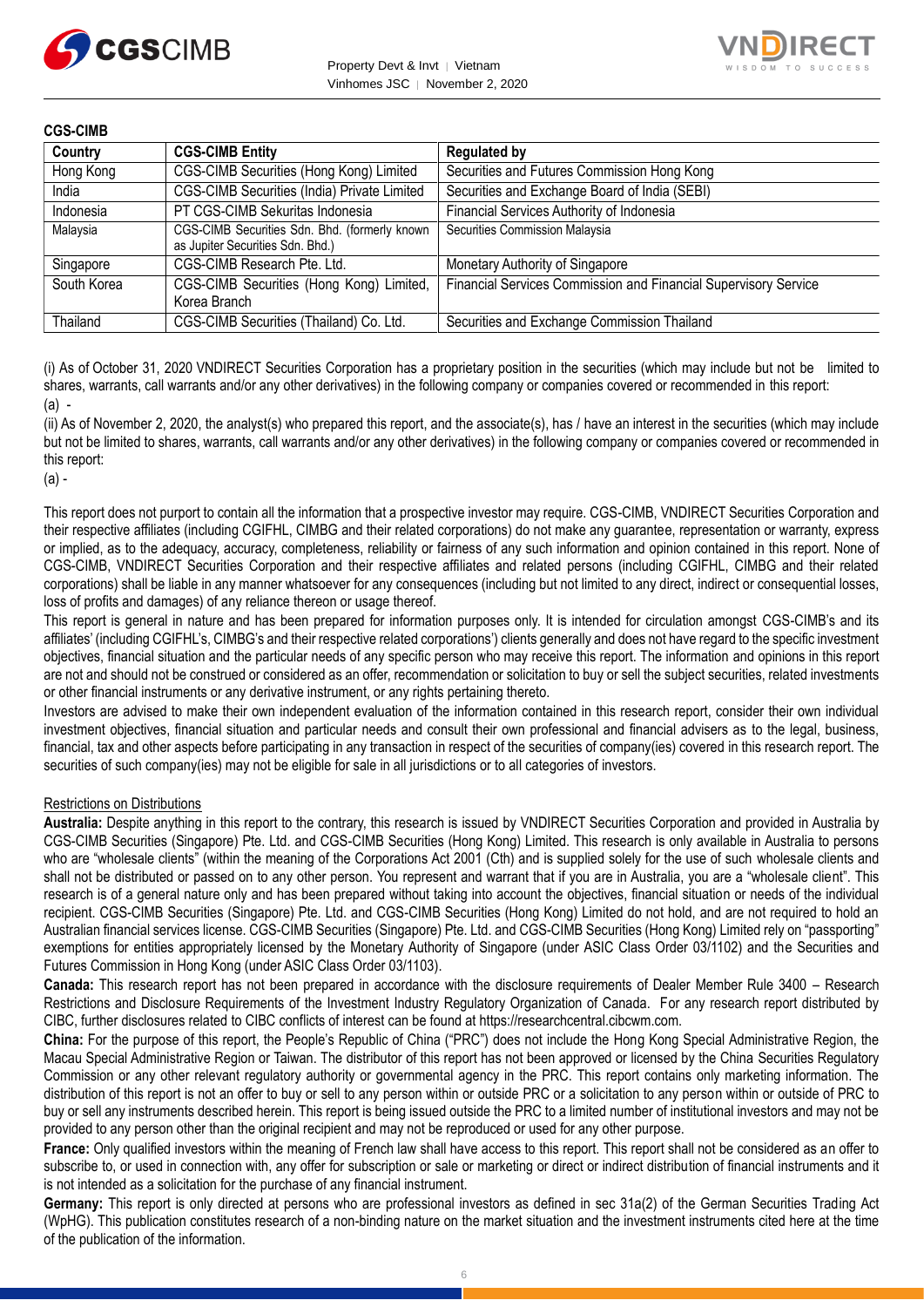



The current prices/yields in this issue are based upon closing prices from Bloomberg as of the day preceding publication. Please note that neither the German Federal Financial Supervisory Agency (BaFin), nor any other supervisory authority exercises any control over the content of this report.

**Hong Kong:** This report is issued and distributed in Hong Kong by CGS-CIMB Securities (Hong Kong) Limited ("CHK") which is licensed in Hong Kong by the Securities and Futures Commission for Type 1 (dealing in securities) and Type 4 (advising on securities) activities. Any investors wishing to purchase or otherwise deal in the securities covered in this report should contact the Head of Sales at CGS-CIMB Securities (Hong Kong) Limited. The views and opinions in this research report are our own as of the date hereof and are subject to change. If the Financial Services and Markets Act of the United Kingdom or the rules of the Financial Conduct Authority apply to a recipient, our obligations owed to such recipient therein are unaffected. CHK has no obligation to update its opinion or the information in this research report.

CHK does not make a market on other securities mentioned in the report.

#### **India:**

This report is issued by VNDIRECT Securities Corporation and distributed in India by CGS-CIMB Securities (India) Private Limited ("CGS-CIMB India"). CGS-CIMB India is a subsidiary of CGS-CIMB Securities International Pte. Ltd. which in turn is a 50:50 joint venture company of CGIFHL and CIMBG. The details of the members of the group of companies of CGS-CIMB can be found at www.cgs-cimb.com, CGIFHL at www.chinastock.com.hk/en/ACG/ContactUs/index.aspx and CIMBG at www.cimb.com/en/who-we-are.html. CGS-CIMB India is registered with the National Stock Exchange of India Limited and BSE Limited as a trading and clearing member (Merchant Banking Number: INM000012037) under the Securities and Exchange Board of India (Stock Brokers and Sub-Brokers) Regulations, 1992. In accordance with the provisions of Regulation 4(g) of the Securities and Exchange Board of India (Investment Advisers) Regulations, 2013, CGS-CIMB India is not required to seek registration with the Securities and Exchange Board of India ("SEBI") as an Investment Adviser. CGS-CIMB India is registered with SEBI (SEBI Registration Number: INZ000209135) as a Research Analyst (INH000000669) pursuant to the SEBI (Research Analysts) Regulations, 2014 ("Regulations").

This report does not take into account the particular investment objectives, financial situations, or needs of the recipients. It is not intended for and does not deal with prohibitions on investment due to law/jurisdiction issues etc. which may exist for certain persons/entities. Recipients should rely on their own investigations and take their own professional advice before investment.

The report is not a "prospectus" as defined under Indian Law, including the Companies Act, 2013, and is not, and shall not be, approved by, or filed or registered with, any Indian regulator, including any Registrar of Companies in India, SEBI, any Indian stock exchange, or the Reserve Bank of India. No offer, or invitation to offer, or solicitation of subscription with respect to any such securities listed or proposed to be listed in India is being made, or intended to be made, to the public, or to any member or section of the public in India, through or pursuant to this report.

The research analysts, strategists or economists principally responsible for the preparation of this research report are segregated from the other activities of CGS-CIMB India and they have received compensation based upon various factors, including quality, accuracy and value of research, firm profitability or revenues, client feedback and competitive factors. Research analysts', strategists' or economists' compensation is not linked to investment banking or capital markets transactions performed or proposed to be performed by CGS-CIMB India or its affiliates.

CGS-CIMB India does not have actual / beneficial ownership of 1% or more securities of the subject company in this research report, at the end of the month immediately preceding the date of publication of this research report. However, since affiliates of CGS-CIMB India are engaged in the financial services business, they might have in their normal course of business financial interests or actual / beneficial ownership of one per cent or more in various companies including the subject company in this research report.

CGS-CIMB India or its associates, may: (a) from time to time, have long or short position in, and buy or sell the securities of the subject company in this research report; or (b) be engaged in any other transaction involving such securities and earn brokerage or other compensation or act as a market maker in the financial instruments of the subject company in this research report or act as an advisor or lender/borrower to such company or may have any other potential conflict of interests with respect to any recommendation and other related information and opinions.

CGS-CIMB India, its associates and the analyst engaged in preparation of this research report have not received any compensation for investment banking, merchant banking or brokerage services from the subject company mentioned in the research report in the past 12 months.

CGS-CIMB India, its associates and the analyst engaged in preparation of this research report have not managed or co-managed public offering of securities for the subject company mentioned in the research report in the past 12 months. The analyst from CGS-CIMB India engaged in preparation of this research report or his/her relative (a) do not have any financial interests in the subject company mentioned in this research report; (b) do not own 1% or more of the equity securities of the subject company mentioned in the research report as of the last day of the month preceding the publication of the research report; (c) do not have any material conflict of interest at the time of publication of the research report.

**Indonesia:** This report is issued by VNDIRECT Securities Corporation and distributed by PT CGS-CIMB Sekuritas Indonesia ("CGS-CIMB Indonesia"). The views and opinions in this research report are not our own but of VNDIRECT Securities Corporation as of the date hereof and are subject to change. CGS-CIMB Indonesia has no obligation to update the opinion or the information in this research report. This report is for private circulation only to clients of CGS-CIMB Indonesia. Neither this report nor any copy hereof may be distributed in Indonesia or to any Indonesian citizens wherever they are domiciled or to Indonesian residents except in compliance with applicable Indonesian capital market laws and regulations.

This research report is not an offer of securities in Indonesia. The securities referred to in this research report have not been registered with the Financial Services Authority (Otoritas Jasa Keuangan) pursuant to relevant capital market laws and regulations, and may not be offered or sold within the territory of the Republic of Indonesia or to Indonesian citizens through a public offering or in circumstances which constitute an offer within the meaning of the Indonesian capital market law and regulations.

**Ireland:** CGS-CIMB is not an investment firm authorised in the Republic of Ireland and no part of this document should be construed as CGS-CIMB acting as, or otherwise claiming or representing to be, an investment firm authorised in the Republic of Ireland.

**Malaysia:** This report is issued by VNDIRECT Securities Corporation and distributed in Malaysia by CGS-CIMB Securities Sdn. Bhd. (formerly known as Jupiter Securities Sdn. Bhd.) ("CGS-CIMB Malaysia") solely for the benefit of and for the exclusive use of our clients. Recipients of this report are to contact CGS-CIMB Malaysia, at 29th Floor Menara CIMB No. 1 Jalan Stesen Sentral 2, Kuala Lumpur Sentral 50470 Kuala Lumpur, Malaysia, in respect of any matters arising from or in connection with this report. CGS-CIMB Malaysia has no obligation to update, revise or reaffirm the opinion or the information in this research report after the date of this report.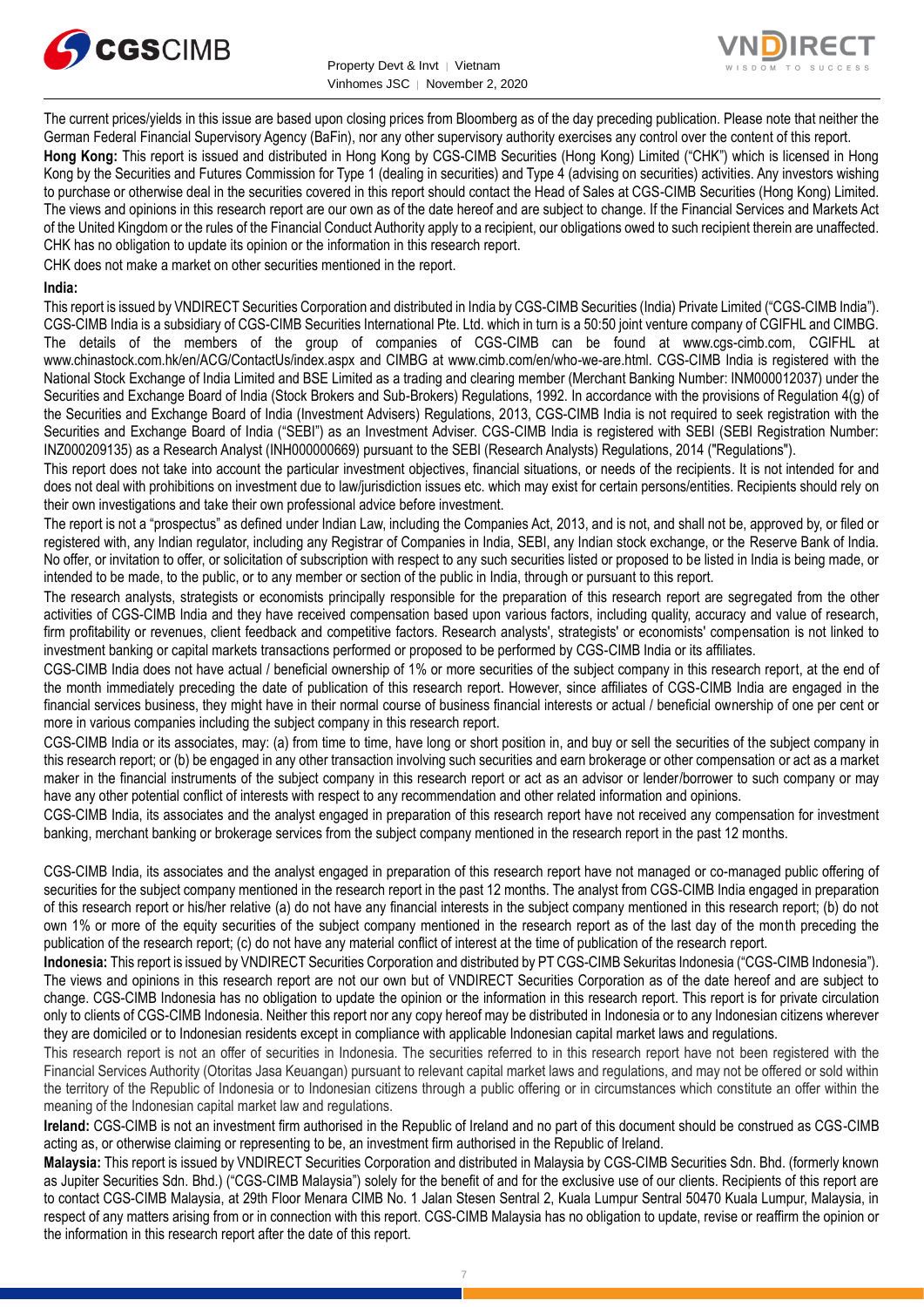



**New Zealand:** In New Zealand, this report is for distribution only to persons who are wholesale clients pursuant to section 5C of the Financial Advisers Act 2008.

**Singapore:** This report is issued by VNDIRECT Securities Corporation and distributed by CGS-CIMB Research Pte Ltd ("CGS-CIMBR"). CGS-CIMBR is a financial adviser licensed under the Financial Advisers Act, Cap 110 ("FAA") for advising on investment products, by issuing or promulgating research analyses or research reports, whether in electronic, print or other form. Accordingly, CGS-CIMBR is a subject to the applicable rules under the FAA unless it is able to avail itself to any prescribed exemptions.

Recipients of this report are to contact CGS-CIMB Research Pte Ltd, 50 Raffles Place, #16-02 Singapore Land Tower, Singapore in respect of any matters arising from, or in connection with this report. CGS-CIMBR has no obligation to update the opinion or the information in this research report. This publication is strictly confidential and is for private circulation only. If you have not been sent this report by CGS-CIMBR directly, you may not rely, use or disclose to anyone else this report or its contents.

If the recipient of this research report is not an accredited investor, expert investor or institutional investor, CGS-CIMBR accepts legal responsibility for the contents of the report without any disclaimer limiting or otherwise curtailing such legal responsibility. If the recipient is an accredited investor, expert investor or institutional investor, the recipient is deemed to acknowledge that CGS-CIMBR is exempt from certain requirements under the FAA and its attendant regulations, and as such, is exempt from complying with the following:

(a) Section 25 of the FAA (obligation to disclose product information);

(b) Section 27 (duty not to make recommendation with respect to any investment product without having a reasonable basis where you may be reasonably expected to rely on the recommendation) of the FAA;

(c) MAS Notice on Information to Clients and Product Information Disclosure [Notice No. FAA-N03];

(d) MAS Notice on Recommendation on Investment Products [Notice No. FAA-N16];

(e) Section 36 (obligation on disclosure of interest in securities), and

(f) any other laws, regulations, notices, directive, guidelines, circulars and practice notes which are relates to the above, to the extent permitted by applicable laws, as may be amended from time to time, and any other laws, regulations, notices, directive, guidelines, circulars, and practice notes as we may notify you from time to time. In addition, the recipient who is an accredited investor, expert investor or institutional investor acknowledges that a CGS-CIMBR is exempt from Section 27 of the FAA, the recipient will also not be able to file a civil claim against CGS-CIMBR for any loss or damage arising from the recipient's reliance on any recommendation made by CGS-CIMBR which would otherwise be a right that is available to the recipient under Section 27 of the FAA, the recipient will also not be able to file a civil claim against CGS-CIMBR for any loss or damage arising from the recipient's reliance on any recommendation made by CGS-CIMBR which would otherwise be a right that is available to the recipient under Section 27 of the FAA.

CGS-CIMBR, its affiliates and related corporations, their directors, associates, connected parties and/or employees may own or have positions in securities of the company(ies) covered in this research report or any securities related thereto and may from time to time add to or dispose of, or may be materially interested in, any such securities. Further, CGS-CIMBR, its affiliates and its related corporations do and seek to do business with the company(ies) covered in this research report and may from time to time act as market maker or have assumed an underwriting commitment in securities of such company(ies), may sell them to or buy them from customers on a principal basis and may also perform or seek to perform significant investment banking, advisory, underwriting or placement services for or relating to such company(ies) as well as solicit such investment, advisory or other services from any entity mentioned in this report.

As of November 2, 2020,, CGS-CIMBR does not have a proprietary position in the recommended securities in this report.

CGS-CIMBR does not make a market on the securities mentioned in the report.

**South Korea:** This report is issued by VNDIRECT Securities Corporation and distributed in South Korea by CGS-CIMB Securities (Hong Kong) Limited, Korea Branch ("CGS-CIMB Korea") which is licensed as a cash equity broker, and regulated by the Financial Services Commission and Financial Supervisory Service of Korea. In South Korea, this report is for distribution only to professional investors under Article 9(5) of the Financial Investment Services and Capital Market Act of Korea ("FSCMA").

**Spain:** This document is a research report and it is addressed to institutional investors only. The research report is of a general nature and not personalised and does not constitute investment advice so, as the case may be, the recipient must seek proper advice before adopting any investment decision. This document does not constitute a public offering of securities.

CGS-CIMB is not registered with the Spanish Comision Nacional del Mercado de Valores to provide investment services.

**Sweden:** This report contains only marketing information and has not been approved by the Swedish Financial Supervisory Authority. The distribution of this report is not an offer to sell to any person in Sweden or a solicitation to any person in Sweden to buy any instruments described herein and may not be forwarded to the public in Sweden.

Switzerland: This report has not been prepared in accordance with the recognized self-regulatory minimal standards for research reports of banks issued by the Swiss Bankers' Association (Directives on the Independence of Financial Research).

**Thailand:** This report is issued by VNDIRECT Securities Corporation and distributed by CGS-CIMB Securities (Thailand) Co. Ltd. ("CGS-CIMB Thailand") based upon sources believed to be reliable (but their accuracy, completeness or correctness is not guaranteed). The statements or expressions of opinion herein were arrived at after due and careful consideration for use as information for investment. Such opinions are subject to change without notice and CGS-CIMB Thailand has no obligation to update the opinion or the information in this research report.

CGS-CIMB Thailand may act or acts as Market Maker, and issuer and offerer of Derivative Warrants and Structured Note which may have the following securities as its underlying securities. Investors should carefully read and study the details of the derivative warrants in the prospectus before making investment decisions.

AAV, ADVANC, AEONTS, AMATA, AOT, AWC, BANPU, BBL, BCH, BCP, BCPG, BDMS, BEC, BEM, BGC, BGRIM, BH, BJC, BPP, BTS, CBG, CENTEL, CHG, CK, CKP, COM7, CPALL, CPF, CPN, DELTA, DTAC, EA, EGCO, EPG, ERW, ESSO, GFPT, GLOBAL, GPSC, GULF, GUNKUL, HANA, HMPRO, INTUCH, IRPC, IVL, JAS, JMT, KBANK, KCE, KKP, KTB, KTC, LH, MAJOR, MBK, MEGA, MINT, MTC, ORI, OSP, PLANB, PRM, PSH, PSL, PTG, PTT, PTTEP, PTTGC, QH, RATCH, RS, SAWAD, SCB, SCC, SGP, SPALI, SPRC, STA, STEC, STPI, SUPER, TASCO, TCAP, THAI, THANI, THG, TISCO, TKN, TMB, TOA, TOP, TPIPP, TQM, TRUE, TTW, TU, VGI, WHA, BEAUTY, JMART, LPN, SISB, WORK.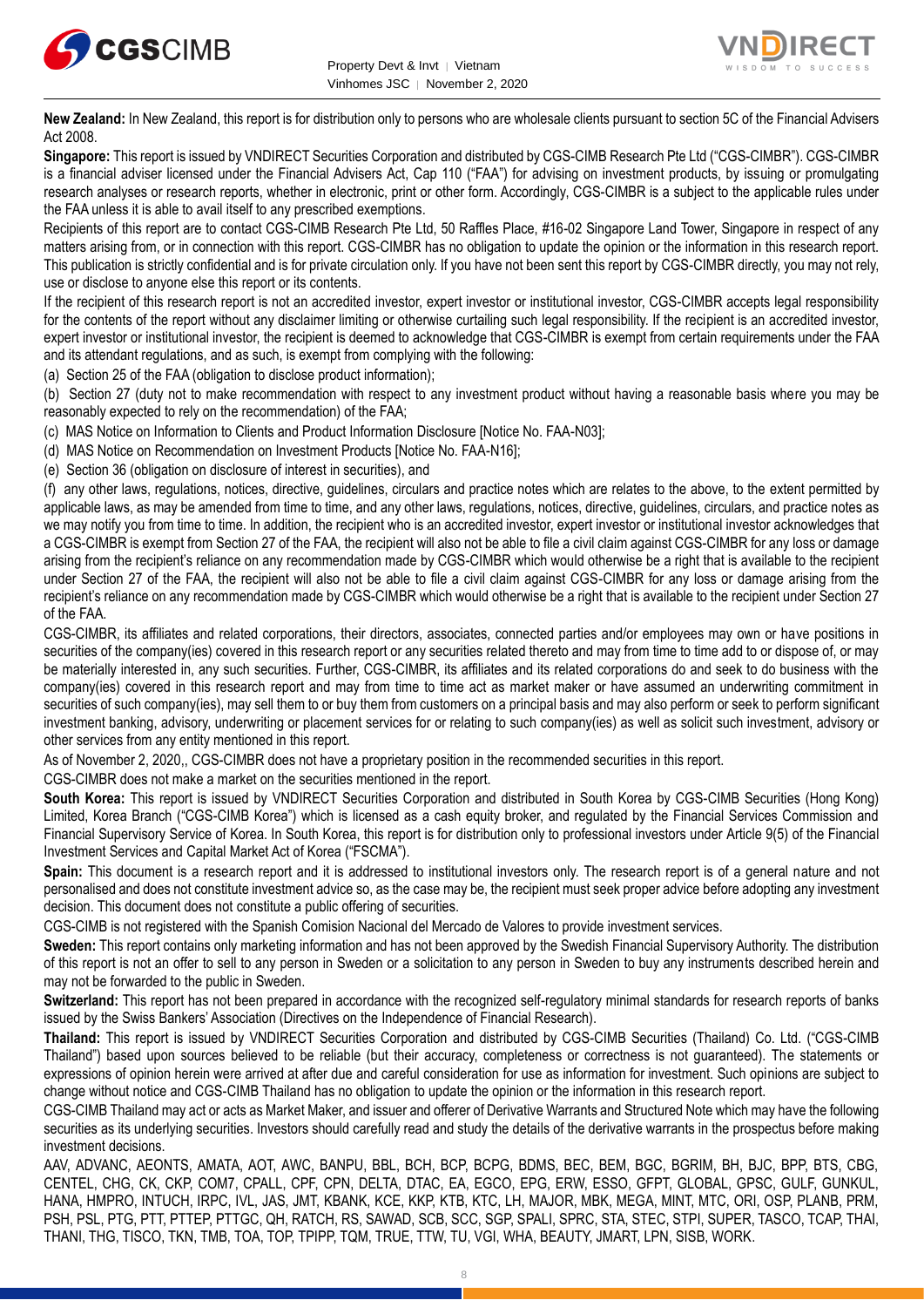



#### **Corporate Governance Report:**

The disclosure of the survey result of the Thai Institute of Directors Association ("IOD") regarding corporate governance is made pursuant to the policy of the Office of the Securities and Exchange Commission. The survey of the IOD is based on the information of a company listed on the Stock Exchange of Thailand and the Market for Alternative Investment disclosed to the public and able to be accessed by a general public investor. The result, therefore, is from the perspective of a third party. It is not an evaluation of operation and is not based on inside information.

The survey result is as of the date appearing in the Corporate Governance Report of Thai Listed Companies. As a result, the survey result may be changed after that date. CGS-CIMB Thailand does not confirm nor certify the accuracy of such survey result.

| <b>Score</b><br>Range: | 100<br>90<br>טע | RΛ<br>or<br>೦೮<br>υv | 70<br>$\overline{\phantom{a}}$<br>- 11<br>ີ | $\overline{\phantom{a}}$<br>-<br><b>Below</b><br>$\sim$<br>י טי | N0<br>Result<br><b>Jurvey</b> |
|------------------------|-----------------|----------------------|---------------------------------------------|-----------------------------------------------------------------|-------------------------------|
| -                      | -               | 000خ                 | -                                           | N/A                                                             |                               |
| Description:           | Excellent       | Verv                 | Good                                        |                                                                 |                               |

**United Arab Emirates:** The distributor of this report has not been approved or licensed by the UAE Central Bank or any other relevant licensing authorities or governmental agencies in the United Arab Emirates. This report is strictly private and confidential and has not been reviewed by, deposited or registered with UAE Central Bank or any other licensing authority or governmental agencies in the United Arab Emirates. This report is being issued outside the United Arab Emirates to a limited number of institutional investors and must not be provided to any person other than the original recipient and may not be reproduced or used for any other purpose. Further, the information contained in this report is not intended to lead to the sale of investments under any subscription agreement or the conclusion of any other contract of whatsoever nature within the territory of the United Arab Emirates.

**United Kingdom and European Economic Area (EEA):** In the United Kingdom and European Economic Area, this material is also being distributed by CGS-CIMB Securities (UK) Limited ("CGS-CIMB UK"). CGS-CIMB UK is authorized and regulated by the Financial Conduct Authority and its registered office is at 27 Knightsbridge, London, SW1X7YB. The material distributed by CGS-CIMB UK has been prepared in accordance with CGS-CIMB's policies for managing conflicts of interest arising as a result of publication and distribution of this material. This material is for distribution only to, and is solely directed at, selected persons on the basis that those persons: (a) are eligible counterparties and professional clients of CGS-CIMB UK; (b) have professional experience in matters relating to investments falling within Article 19(5) of the Financial Services and Markets Act 2000 (Financial Promotion) Order 2005 (as amended, the "Order"), (c) fall within Article 49(2)(a) to (d) ("high net worth companies, unincorporated associations etc") of the Order; (d) are outside the United Kingdom subject to relevant regulation in each jurisdiction, material(all such persons together being referred to as "relevant persons"). This material is directed only at relevant persons and must not be acted on or relied on by persons who are not relevant persons. Any investment or investment activity to which this material relates is available only to relevant persons and will be engaged in only with relevant persons.

This material is categorised as non-independent for the purposes of CGS-CIMB UK and therefore does not provide an impartial or objective assessment of the subject matter and does not constitute independent research. Consequently, this material has not been prepared in accordance with legal requirements designed to promote the independence of research and will not be subject to any prohibition on dealing ahead of the dissemination of research. Therefore, this material is considered a marketing communication.

**United States:** This research report is issued by VNDIRECT Securities Corporation and distributed in the United States of America by CGS-CIMB Securities (USA) Inc, a U.S. registered broker-dealer and an affiliate of CGS-CIMB Securities Sdn. Bhd. (formerly known as Jupiter Securities Sdn. Bhd.), CGS-CIMB Research Pte Ltd, PT CGS-CIMB Sekuritas Indonesia, CGS-CIMB Securities (Thailand) Co. Ltd, CGS-CIMB Securities (Hong Kong) Limited and CGS-CIMB Securities (India) Private Limited, and is distributed solely to persons who qualify as "U.S. Institutional Investors" as defined in Rule 15a-6 under the Securities and Exchange Act of 1934. This communication is only for Institutional Investors whose ordinary business activities involve investing in shares, bonds, and associated securities and/or derivative securities and who have professional experience in such investments. Any person who is not a U.S. Institutional Investor or Major Institutional Investor must not rely on this communication. The delivery of this research report to any person in the United States of America is not a recommendation to effect any transactions in the securities discussed herein, or an endorsement of any opinion expressed herein. CGS-CIMB Securities (USA) Inc, is a FINRA/SIPC member and takes responsibility for the content of this report. For further information or to place an order in any of the above-mentioned securities please contact a registered representative of CGS-CIMB Securities (USA) Inc.

CGS-CIMB Securities (USA) Inc. does not make a market on other securities mentioned in the report.

CGS-CIMB Securities (USA) Inc. has not managed or co-managed a public offering of any of the securities mentioned in the past 12 months.

CGS-CIMB Securities (USA) Inc. has not received compensation for investment banking services from any of the company mentioned in the past 12 months.

CGS-CIMB Securities (USA) Inc. neither expects to receive nor intends to seek compensation for investment banking services from any of the company mentioned within the next 3 months.

**United States Third-Party Disclaimer:** If this report is distributed in the United States of America by Raymond James & Associates, Inc ("RJA"), this report is third-party research prepared for and distributed in the United States of America by RJA pursuant to an arrangement between RJA and CGS-CIMB Securities International Pte. Ltd. ("CGS-CIMB"). CGS-CIMB is not an affiliate of RJA. This report is distributed solely to persons who qualify as "U.S. Institutional Investors" or as "Major U.S. Institutional Investors" as defined in Rule 15a-6 under the Securities and Exchange Act of 1934, as amended. This communication is only for U.S. Institutional Investors or Major U.S. Institutional Investor whose ordinary business activities involve investing in shares, bonds, and associated securities and/or derivative securities and who have professional experience in such investments. Any person who is not a U.S. Institutional Investor or Major U.S. Institutional Investor must not rely on this communication. The delivery of this report to any person in the U.S. is not a recommendation to effect any transactions in the securities discussed herein, or an endorsement of any opinion expressed herein. If you are receiving this report in the U.S from RJA, a FINRA/SIPC member, it takes responsibility for the content of this report. For further information or to place an order in any of the above-mentioned securities please contact a registered representative of CGS-CIMB Securities (USA) Inc. or RJA. <https://raymondjames.com/InternationalEquityDisclosures>

**Other jurisdictions:** In any other jurisdictions, except if otherwise restricted by laws or regulations, this report is only for distribution to professional, institutional or sophisticated investors as defined in the laws and regulations of such jurisdictions.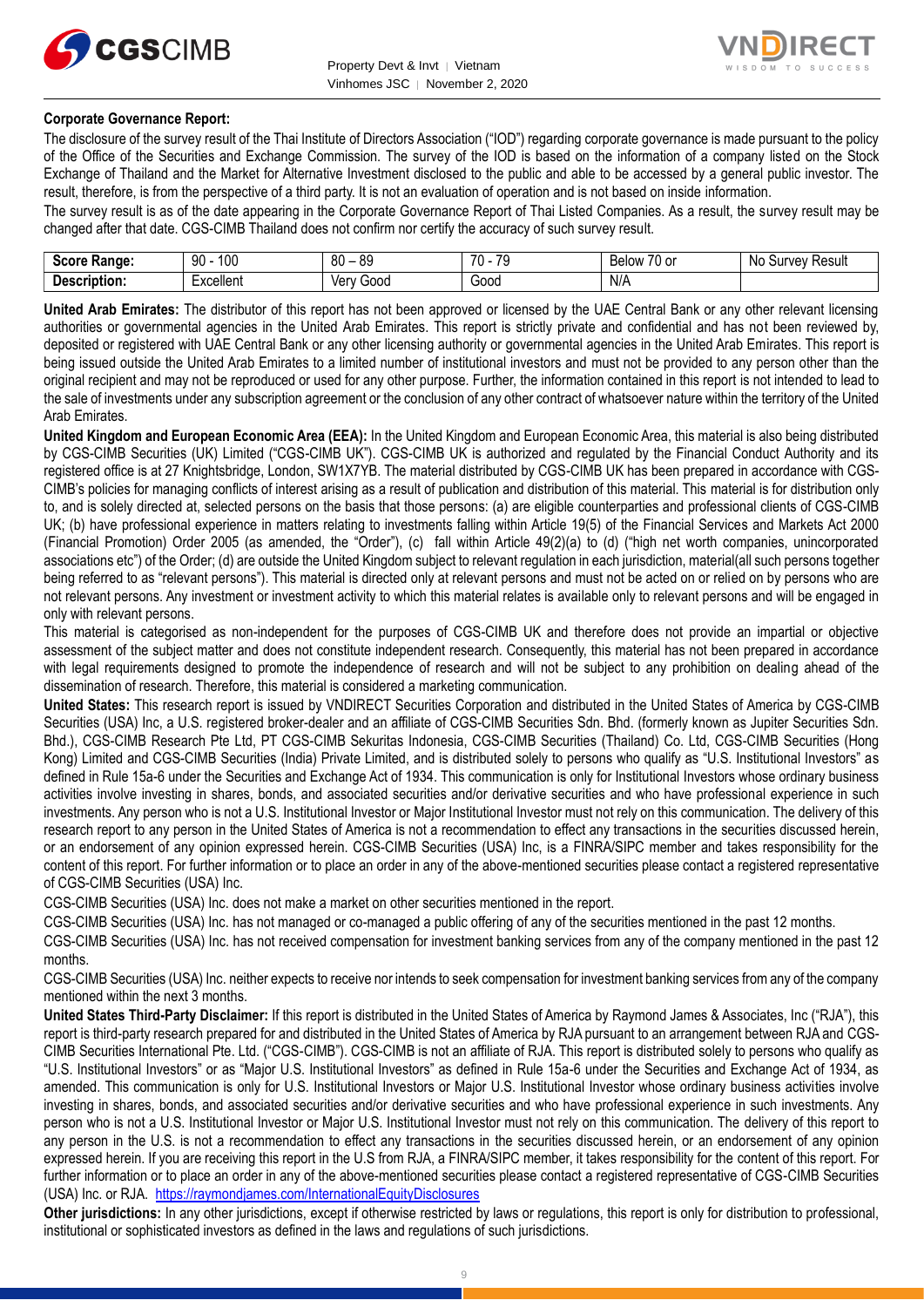

Property Devt & Invt │ Vietnam Vinhomes JSC │ November 2, 2020



|                                                                                                     | Property Devt & Invt   Vietnam  | WISDOM TO                      |
|-----------------------------------------------------------------------------------------------------|---------------------------------|--------------------------------|
|                                                                                                     | Vinhomes JSC   November 2, 2020 |                                |
|                                                                                                     |                                 |                                |
| Distribution of stock ratings and investment banking clients for quarter ended on 30 September 2020 |                                 |                                |
| 795 companies under coverage for quarter ended on 30 September 2020                                 |                                 |                                |
|                                                                                                     | Rating Distribution (%)         | Investment Banking clients (%) |
| Add                                                                                                 | 63.0%                           | 0.5%                           |
| Hold                                                                                                | 25.2%                           | 0.1%                           |
| Reduce                                                                                              | 11 8%                           | 0.3%                           |

**Spitzer Chart for stock being researched ( 2 year data )** 

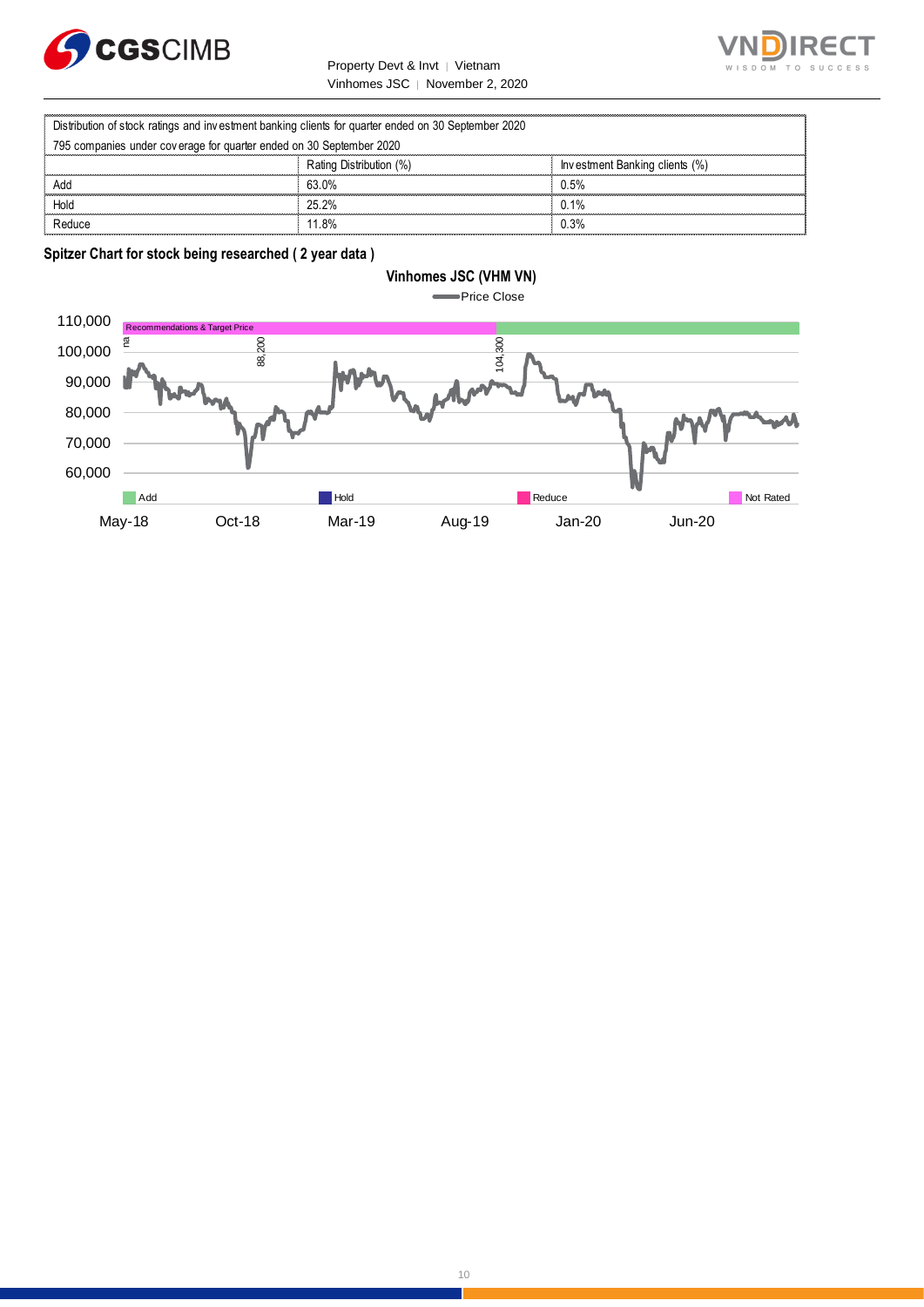



#### **Corporate Governance Report of Thai Listed Companies (CGR). CG Rating by the Thai Institute of Directors Association (Thai IOD) in 2019, Anti-Corruption 2019**

**ADVANC** – Excellent, Certified, **AEONTS** – Good, n/a, **AH** – Very Good, n/a, **AMATA** – Excellent, Declared, **ANAN** – Excellent, Declared, **AOT** – Excellent, n/a, **AP** – Excellent, Certified, **ASP** – Very Good, Certified, **BAM** – not available, n/a, **BANPU** – Excellent, Certified, **BAY** – Excellent, Certified, **BBL** – Very Good, Certified, **BCH** – Good, Certified, **BCP** - Excellent, Certified, **BCPG** – Excellent, Certified, **BDMS** – Very Good, n/a, **BEAUTY** – Good, n/a, **BEC** – Very Good, n/a, **BGRIM** – Very Good, Declared, **BH** - Good, n/a, **BJC** – Very Good, n/a, **BJCHI** – Very Good, Certified, **BLA** – Very Good, Certified, **BPP** – Very Good, Declared, **BR** - Good, n/a, **BTS** - Excellent, Certified, **CBG** – Very Good, n/a, **CCET** – Good, n/a, **CENTEL** – Very Good, Certified, **CHAYO** - Good, n/a, **CHG** – Very Good, Declared, **CK** – Excellent, n/a, **COL** – Excellent, Declared, **CPALL** – Excellent, Certified, **CPF** – Excellent, Certified, **CPN** - Excellent, Certified, **CPNREIT** – not available, n/a, **CRC** – not available, n/a, **DELTA** - Excellent, Declared, **DEMCO** – Excellent, Certified, **DDD** – Very Good, n/a, **DIF** – not available, n/a, **DREIT** – not available, n/a, **DTAC** – Excellent, Certified, **EA** – Excellent, n/a, **ECL** – Very Good, Certified, **EGCO** - Excellent, Certified, **EPG** – Very Good, n/a, **ERW** – Very Good, n/a, **GFPT** - Excellent, Certified, **GGC** – Excellent, Certified, **GLOBAL** – Very Good, n/a, **GLOW** – Very Good, Certified, **GPSC** – Excellent, Certified, **GULF** – Very Good, n/a, **GUNKUL** – Excellent, Certified, **HANA** - Excellent, Certified, **HMPRO** - Excellent, Certified, **HUMAN** – Good, n/a, **ICHI** – Excellent, Declared, **III** – Excellent, n/a, **INTUCH** - Excellent, Certified, **IRPC** – Excellent, Certified, **ITD** – Very Good, n/a, **IVL** - Excellent, Certified, **JASIF** – not available, n/a, **BJC** – Very Good, n/a, **JMT** – Very Good, n/a, **KBANK** - Excellent, Certified, **KCE** - Excellent, Certified, **KKP** – Excellent, Certified, **KSL** – Excellent, Certified, **KTB** - Excellent, Certified, **KTC** – Excellent, Certified, **LH** - Excellent, n/a, **LPN** – Excellent, Certified, **M** – Very Good, Certified, **MACO** – Very Good, n/a, **MAJOR** – Very Good, n/a, **MAKRO** – Excellent, Certified, **MALEE** – Excellent, Certified, **MC** – Excellent, Certified, **MCOT** – Excellent, Certified, **MEGA** – Very Good, n/a, **MINT** - Excellent, Certified, **MK** – Very Good, n/a, **MTC** – Excellent, n/a, **NETBAY** – Very Good, n/a, **OSP** – Very Good, n/a, **PLANB** – Excellent, Certified, **PLAT** – Very Good, Certified, **PR9** – Excellent, n/a, **PSH** – Excellent, Certified, **PSTC** – Very Good, Certified, **PTT** - Excellent, Certified, **PTTEP** - Excellent, Certified, **PTTGC** - Excellent, Certified, **QH** – Excellent, Certified, **RATCH** – Excellent, Certified, **ROBINS** – Excellent, Certified, **RS** – Excellent, n/a, **RSP** – not available, n/a, **S** – Excellent, n/a, **SAPPE** – Very Good, Declared, **SAT** – Excellent, Certified, **SAWAD** – Very Good, n/a, **SC** – Excellent, Certified, **SCB** - Excellent, Certified, **SCC** – Excellent, Certified, **SCN** – Excellent, Certified, **SF** – Good, n/a, **SHR** – not available, n/a, **SIRI** – Very Good, Certified, **SPA** - Good, n/a, **SPALI** - Excellent, n/a, **SPRC** – Excellent, Certified, **STA** – Very Good, Certified, **STEC** – Excellent, n/a, **SVI** – Excellent, Certified, **SYNEX** – Excellent, Certified, **TASCO** – Excellent, Certified, **TCAP** – Excellent, Certified, **THANI** – Excellent, Certified, **TIPCO** – Very Good, Certified, **TISCO** - Excellent, Certified, **TKN** – Very Good, n/a, **TMB** - Excellent, Certified, **TNR** – Very Good, Certified, **TOP** - Excellent, Certified, **TPCH** – Good, n/a, **TPIPP** – Good, n/a, **TRUE** – Excellent, Certified, **TU** – Excellent, Certified, **TVO** – Excellent, Declared, **UNIQ** – not available, n/a, **VGI** – Excellent, Certified, **WHA** – Excellent, Certified, **WHART** – not available, n/a, **WICE** – Excellent, Certified, **WORK** – Good, n/a. 1 CG Score 2019 from Thai Institute of Directors Association (IOD)

2 AGM Level 2018 from Thai Investors Association

3 Companies participating in Thailand's Private Sector Collective Action Coalition Against Corruption programme (Thai CAC) under Thai Institute of Directors (as of November 30, 2018) are categorised into:

companies that have declared their intention to join CAC, and companies certified by CAC.

- 4 [The Stock Exchange of Thailand : the record of listed companies with corporate sustainable development "Thai sustainability Investment 2018" included:](http://www.set.or.th/sustainable_dev/en/sr/sri/tsi_p1.html)
- SET and mai listed companies passed the assessment conducted by the Stock Exchange of Thailand: THSI (SET) and THSI (mai)
- SET listed companies passed the assessment conducted by the Dow Jones Sustainability Indices (DJSI)

| <b>RECOMMENDATION FRAMEWORK</b>                                                                                                                                                                                                                                   |                                                                                                                                 |  |
|-------------------------------------------------------------------------------------------------------------------------------------------------------------------------------------------------------------------------------------------------------------------|---------------------------------------------------------------------------------------------------------------------------------|--|
| <b>Stock Ratings</b>                                                                                                                                                                                                                                              | Definition:                                                                                                                     |  |
| Add                                                                                                                                                                                                                                                               | The stock's total return is expected to reach 15% or higher over the next 12 months.                                            |  |
| Hold                                                                                                                                                                                                                                                              | The stock's total return is expected to be between negative 10% and positive 15% over the next 12 months.                       |  |
| Reduce                                                                                                                                                                                                                                                            | The stock's total return is expected to fall below negative 10% over the next 12 months.                                        |  |
| The total expected return of a stock is defined as the sum of the:(i) percentage difference between the target price and the current price and (ii)<br>the forward net dividend yields of the stock. Stock price targets have an investment horizon of 12 months. |                                                                                                                                 |  |
| <b>Sector Ratings</b>                                                                                                                                                                                                                                             | Definition:                                                                                                                     |  |
| Overweight                                                                                                                                                                                                                                                        | An Overweight rating means stocks in the sector have, on a market cap-weighted basis, a positive absolute<br>recommendation.    |  |
| Neutral                                                                                                                                                                                                                                                           | A Neutral rating means stocks in the sector have, on a market cap-weighted basis, a neutral absolute recommendation.            |  |
| Underweight                                                                                                                                                                                                                                                       | An Underweight rating means stocks in the sector have, on a market cap-weighted basis, a negative absolute<br>recommendation.   |  |
| <b>Country Ratings</b>                                                                                                                                                                                                                                            | Definition:                                                                                                                     |  |
| Overweight                                                                                                                                                                                                                                                        | An Overweight rating means investors should be positioned with an above-market weight in this country relative to<br>benchmark. |  |
| <b>Neutral</b>                                                                                                                                                                                                                                                    | A Neutral rating means investors should be positioned with a neutral weight in this country relative to benchmark.              |  |
| Underweight                                                                                                                                                                                                                                                       | An Underweight rating means investors should be positioned with a below-market weight in this country relative to<br>benchmark. |  |

#### **Hien Tran Khanh – Deputy Head of Research**

Email: [hien.trankhanh@vndirect.com.vn](mailto:hien.trankhanh@vndirect.com.vn)

**Toan CHU – Senior Analyst** Email: [toan.chuduc@vndirect.com.vn](mailto:toan.chuduc@vndirect.com.vn)